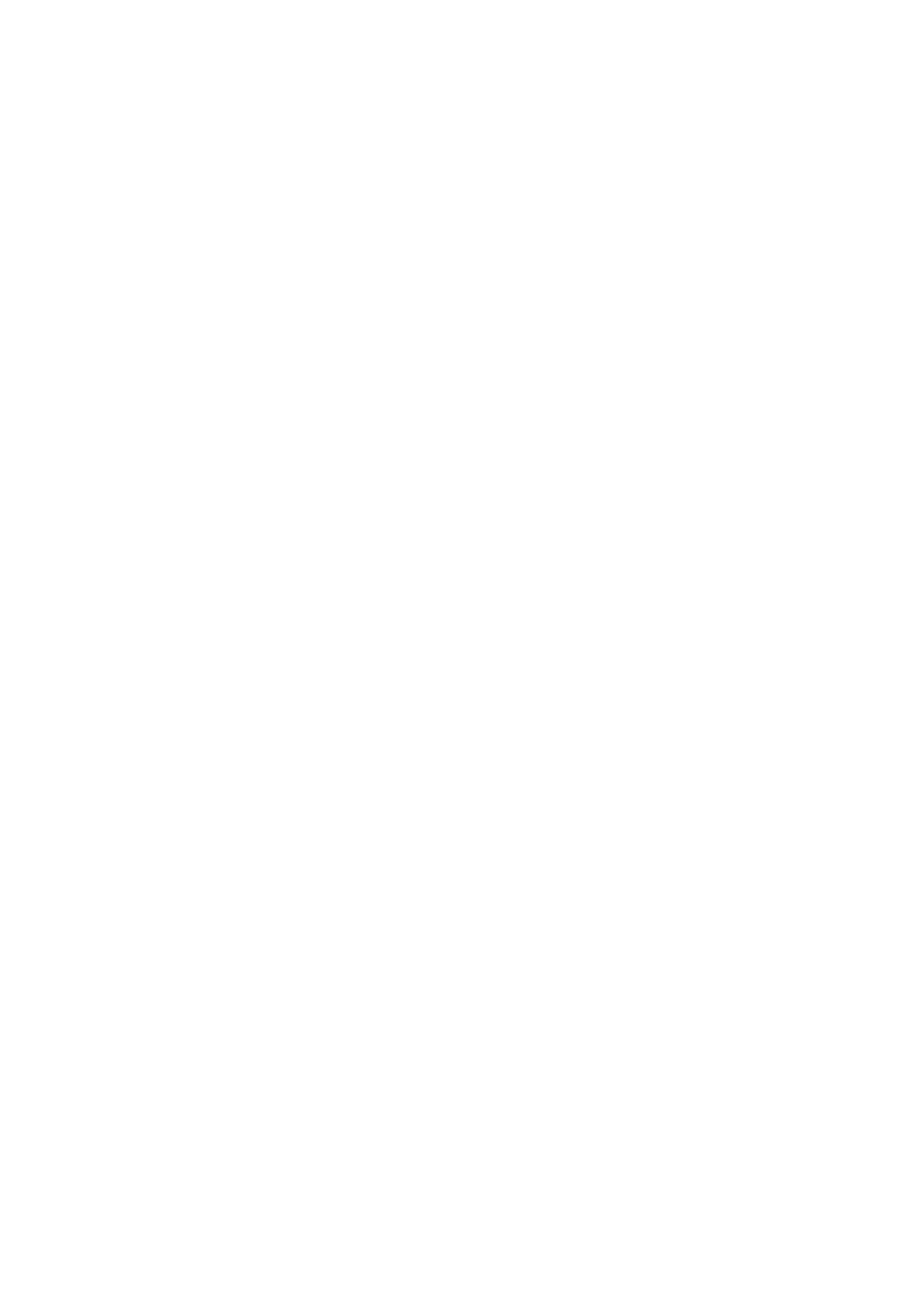## **In the case of Bumbeș v. Romania,**

The European Court of Human Rights (Fourth Section), sitting as a Chamber composed of:

Yonko Grozev, *President,* Tim Eicke, Faris Vehabović, Iulia Antoanella Motoc, Armen Harutyunyan, Pere Pastor Vilanova, Jolien Schukking, *judges,*

and Ilse Freiwirth, *Deputy Section Registrar,*

Having regard to:

the application (no. 18079/15) against Romania lodged with the Court under Article 34 of the Convention for the Protection of Human Rights and Fundamental Freedoms ("the Convention") by a Romanian national, Mr Mihail-Liviu Bumbeș ("the applicant"), on 25 March 2015;

the decision to give notice to the Romanian Government ("the Government") of the application;

the observations submitted by the Government and the observations in reply submitted by the applicant;

the comments submitted by the Open Society Justice Initiative and by Greenpeace Romania, who were granted leave to intervene by the President of the Section;

Having deliberated in private on 29 March 2022,

Delivers the following judgment, which was adopted on that date:

# INTRODUCTION

 1. The applicant complained that the judgment of the national courts, upholding a sanction imposed on him for having organised and participated in a protest action, had violated his rights to freedom of expression and peaceful assembly provided for by Articles 10 and 11 of the Convention.

# THE FACTS

2. The applicant was born in 1981 and lives in Curtea de Argeș. He was represented by Ms D.O. Hatneanu, a lawyer practising in Bucharest.

3. The Government were represented by their Agents, most recently by Ms. O. Ezer, of the Ministry of Foreign Affairs.

4. The facts of the case may be summarised as follows.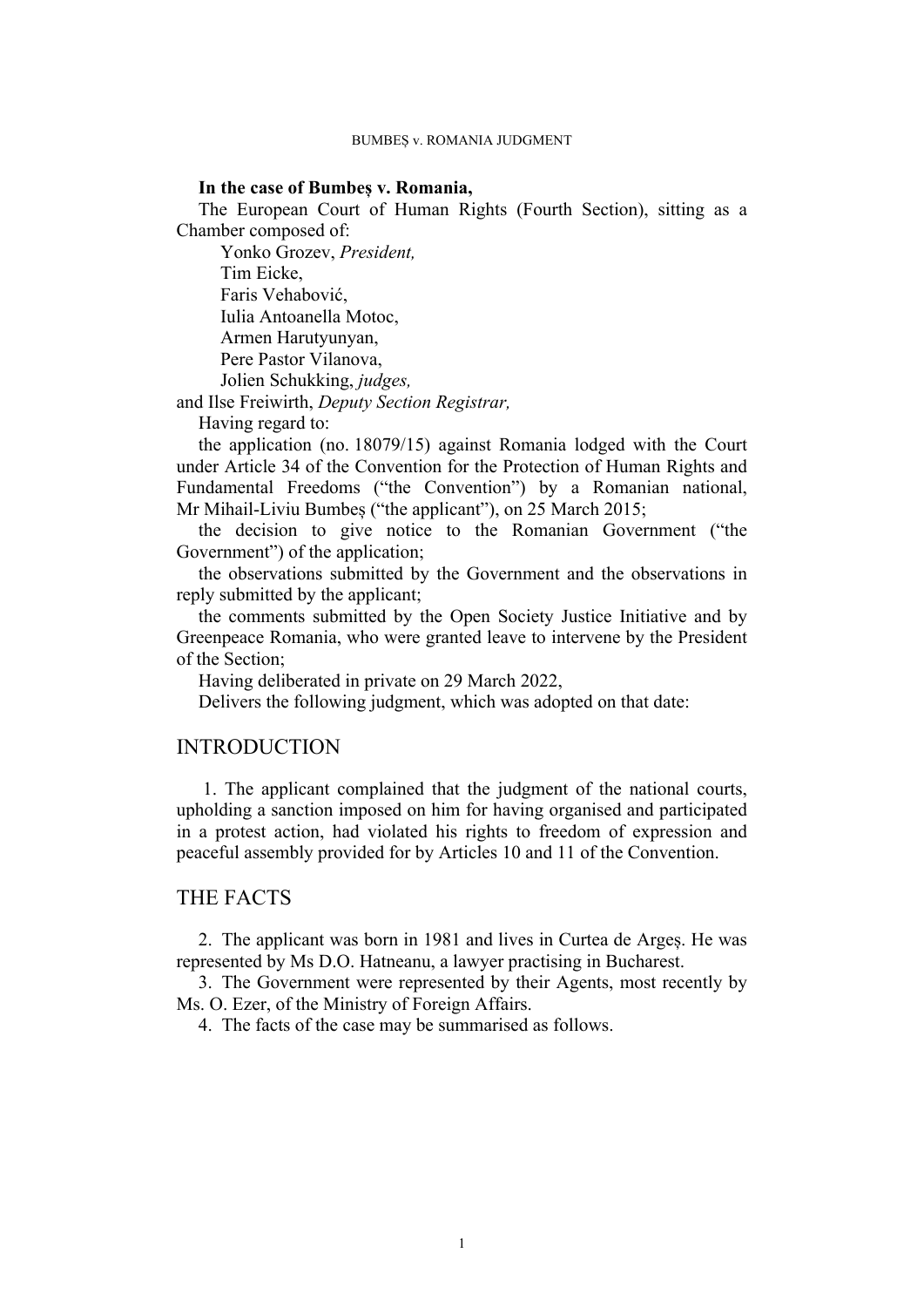## I. BACKGROUND TO THE CASE

5. The applicant is a founding member and president of the Spiritual Militia Civic Movement Association (*Asociaţia Mișcarea Civică Miliţia Spirituală*). He is a known activist and was involved in various civic actions, including the Save Roșia Montană (*Salvaţi Roșia Montană*) campaign.

6. That campaign, which attracted significant national and international support and attention, was initiated by the local community in Roșia Montană in the year 2000 as a protest against a mining project of the local gold and silver deposits. The project, which would involve the use of cyanide, was controversial because of its estimated negative impact on the environment and the local heritage. The campaign eventually led to the Roșia Montană mining landscape being registered on the United Nations Educational, Scientific and Cultural Organization's world heritage list in July 2021.

# II. THE EVENT IN ISSUE

## **A. The applicant's decision to participate in the event**

<span id="page-3-0"></span>7. According to the applicant, on 28 August 2013 he read in the newspapers a press statement by the government informing the public that during their 4 p.m. meeting of 27 August 2013 they had approved a bill (*proiect de lege*) concerning the mining of the gold and silver deposits in Roșia Montană and had sent it to Parliament to be adopted. The bill in question had been approved by the government without any prior public consultation or information being provided and had practically green-lighted the mining of the Roșia Montană deposits.

8. On the same date the applicant and three other persons decided to express their negative opinion about the government's above-mentioned actions and to raise public awareness about the bill by handcuffing themselves to one of the barriers blocking access to the parking area of the government's headquarters and by holding up signs.

# **B. The video-recording of the event**

<span id="page-3-1"></span>9. The event was filmed by an acquaintance of the applicant and the resulting film was posted on the YouTube Internet website on 29 August 2013. The film was 5 minutes and 32 seconds long. The first 3 minutes and 55 seconds covered the actual event and the rest covered an interview with the applicant and two of the participants carried out a few hours after the event about the reasons prompting their actions.

<span id="page-3-2"></span>10. The film showed that a police officer who was guarding the car park barrier in question immediately tried to stop the applicant and the other persons from handcuffing themselves to the barrier's rails. Other police officers rushed in to help him, but the applicant and the other three persons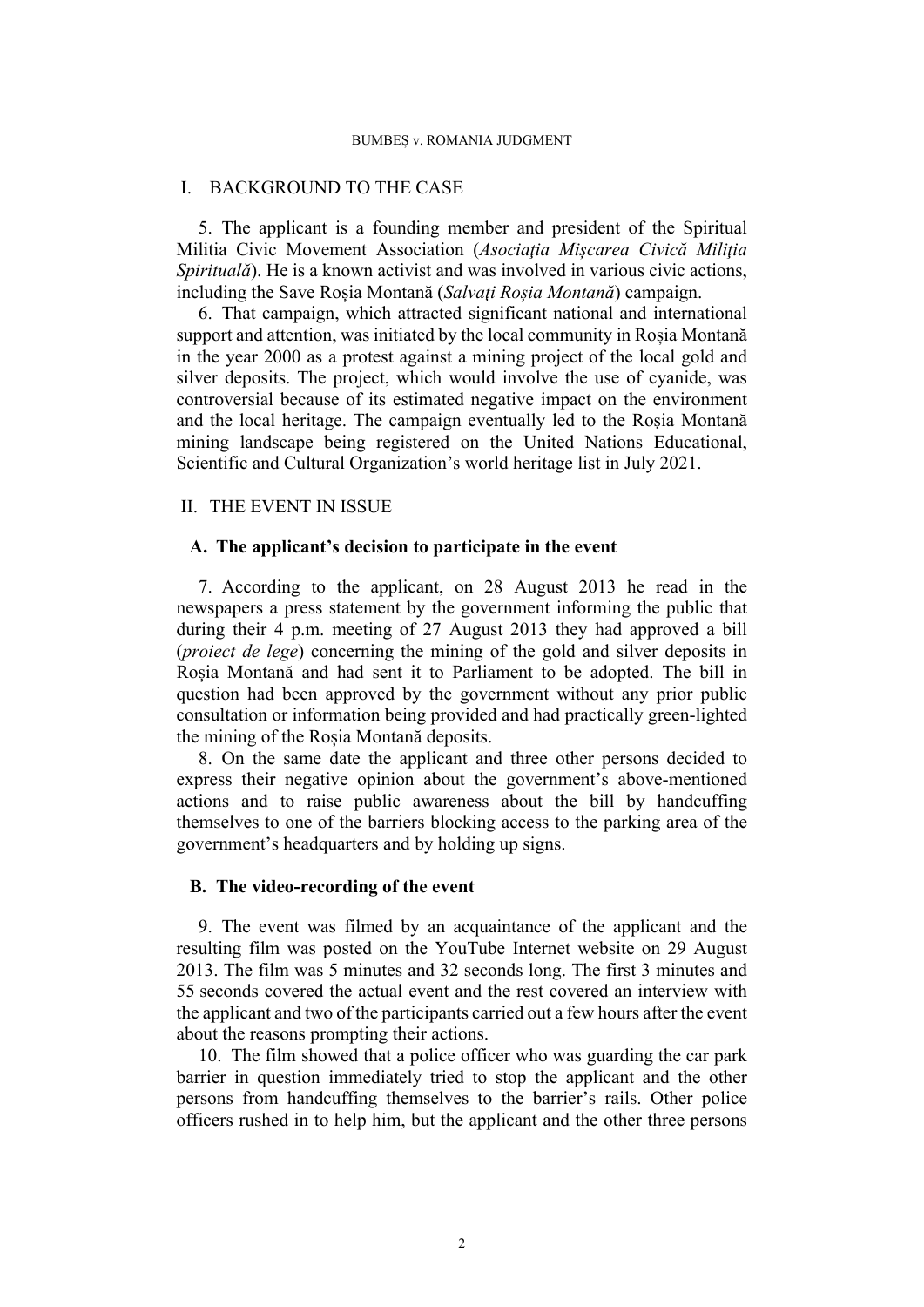succeeded in attaching themselves to the rails and holding up signs reading "Save Roșia Montană" and "United to save Roșia Montană" (*Uniţi pentru a salva Roșia Montană*). The applicant and the other persons were completely silent throughout almost the entire duration of the event. The handcuffs of two of the participants were detached from the barrier's rails very quickly but the applicant's and one other participant's handcuffs could not be removed as quickly because the applicant complained that the process was hurting his arm.

<span id="page-4-2"></span>11. A gendarme officer asked the applicant and the remaining handcuffed participant to leave the area because their actions were unlawful, but they refused to do so unless a government representative came out of the building to talk to them. As a result, the officers decided to take the applicant and the remaining person handcuffed to the barrier to a police station on the ground that they had refused to cooperate with the police. The police officers detached the applicant and the other person from the barrier's rails by cutting the rail to which the handcuffs were attached and carried them in their arms to a police car. One of the other two participants was also asked by the officers to get into a police car and to go to the police station, and he complied.

12. The film further showed that apart from the law-enforcement officials and a few passers-by who stopped to watch or film the applicant's removal from the barrier, no other persons were present and the event did not affect in any way the car and pedestrian traffic in the area. Also, no official or unofficial car tried to use the barrier in question to access the government building's car park.

13. The film also showed that in her interview carried out a few hours after the event, one of the participants justified her actions by stating that she had been impressed by the way the locals in Roșia Montană had been fighting against the mining project and by the fact that people had been unaware of their fight. As a result, she had felt that she needed to do something about it and also to convince other young people to do the same by the power of example. She considered that actions had to be more radical since people had been lodging petitions for years only to be ignored.

<span id="page-4-0"></span>14. During the same interview, another participant stated that their actions had been to try and break the media silence around the Roșia Montană subject. He was of the opinion that since the type of peaceful protests that had been held before had not had any significant impact and the persons involved in them had not been taken seriously either by the authorities or by the mass media, their type of protest could yield results.

## III. THE POLICE REPORT AND THE FINE IMPOSED ON THE APPLICANT

<span id="page-4-1"></span>15. According to a police report drafted on 28 August 2013 at 6.20 p.m. at police station no. 1 in Bucharest, the applicant was fined 500 Romanian lei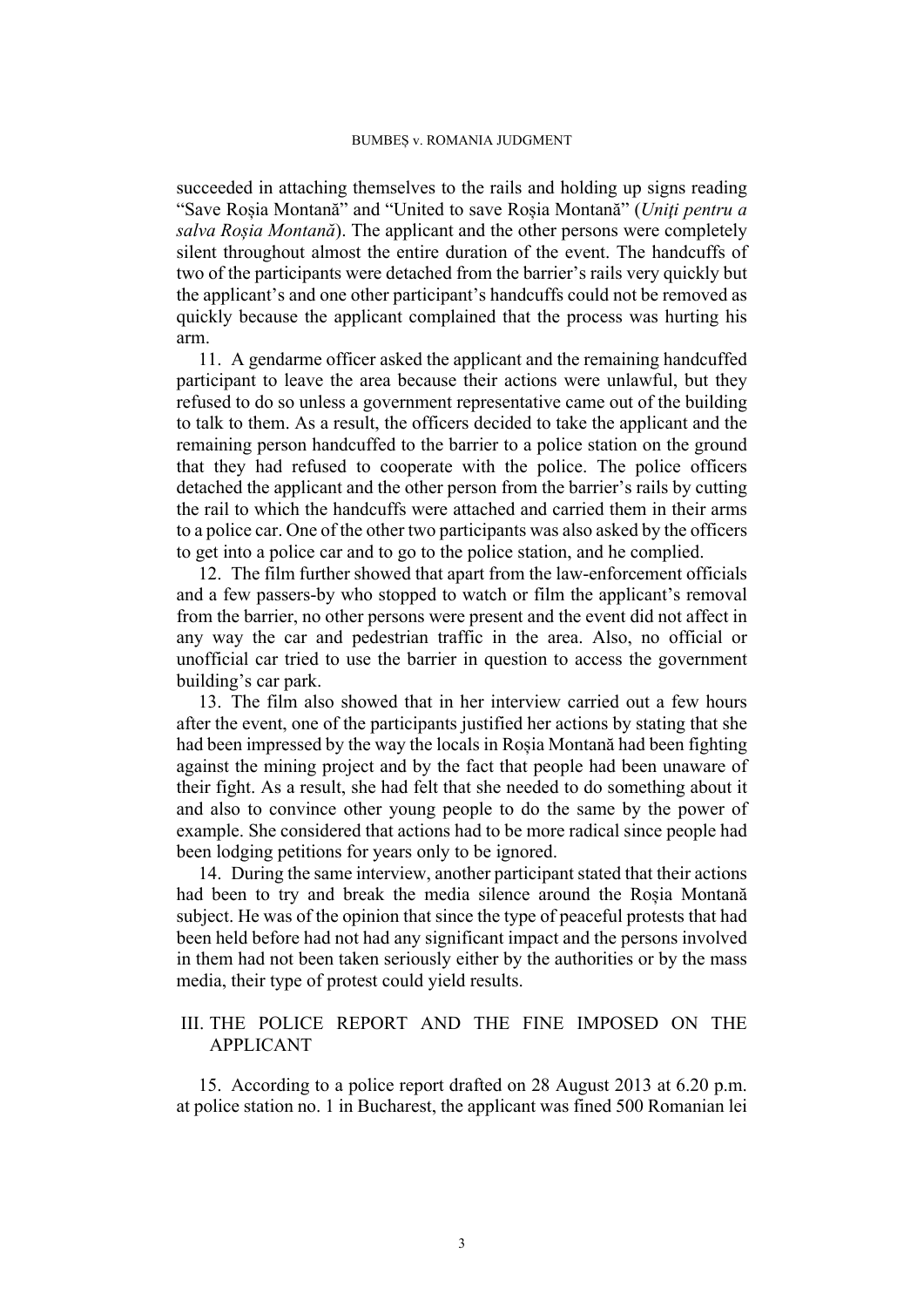(RON) (an estimated 113 euros (EUR)) because he had committed the acts set out in Article 3 § 2 and punished by Article 4 § 1 (c) of Law no. 61/1991 on the punishment of acts breaching certain norms of social coexistence and the public order and peace. The police report stated in particular that "... at 5.15 p.m. ... [the applicant] had been spotted ... at the Romanian government's headquarters in Victoria Square, the Iancu de Hunedoara Boulevard entrance, having formed a group with ... [S.M.B.], [F.B.], and [R.B.] in order to commit antisocial acts, blocking access to the institution [and] attaching himself together with S.M.B. with handcuffs to the access gate's barrier, while the other persons held up the message 'United for Roșia Montană' [*Uniţi pentru Roșia Montană*]".

<span id="page-5-3"></span>16. The police report also stated that the applicant had acknowledged the act committed by him, but that he had refused to sign the police report.

# IV. THE APPLICANT'S CHALLENGE AGAINST THE FINE

<span id="page-5-0"></span>17. On 18 September 2013 the applicant challenged the police report and the fine imposed on him and asked the court to annul them. In the alternative, he asked the court to replace the fine by a warning. He argued that the police report had been unlawful because, to the extent that a sanction had been needed in his case, he should have been punished on the basis of the provisions of Law no. 60/1991 on the organisation and conduct of public gatherings. His behaviour had been wrongly classified as being punished under Law no. 61/1991, because the manifestation of one's rights to freedom of expression and assembly through protest could not be an antisocial act which disturbed the public order and peace.

<span id="page-5-1"></span>18. The applicant further argued that the police report had been unfounded. The acts imputed to him had been a form of lawful manifestation of his above-mentioned rights (see paragraph [17](#page-5-0)). The protest had represented a spontaneous reaction to a decision taken by the government, without any prior notice, with which he had disagreed. In such circumstances, according to the judgment of the European Court of Human Rights in *Bukta and Others v. Hungary* (no. 25691/04, ECHR 2007-III), a person's right to freedom of assembly could be exercised without a prior notification to the authorities. By complying with the three-day time-limit requirement set out in Law no. 60/1991, the spontaneous protest against the government's decision in question would have been void of any substance.

<span id="page-5-2"></span>19. Moreover, during the protest he had behaved peacefully and had not disturbed or affected in a significant way the activity of the institution. The protest had taken place in front of a gate which was used only by high dignitaries and therefore was the one least used for access to the building; no one had attempted to use the gate in question during his presence there and the building had remained accessible during the protest through its several other gates. It could not be said, therefore, that he had formed a group of three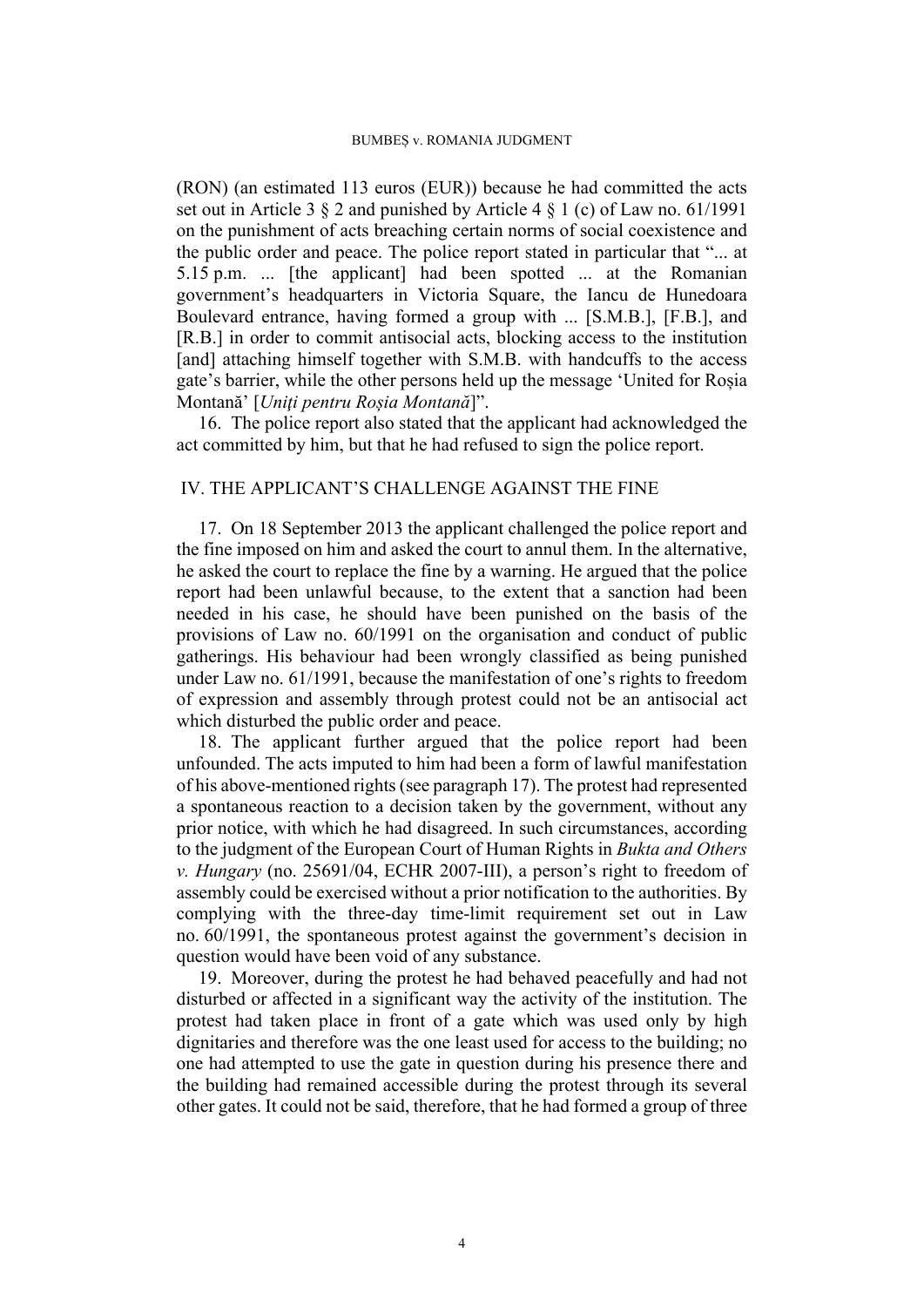or more people in order to commit unlawful acts, violating the public peace and order and the norms of social coexistence.

<span id="page-6-0"></span>20. Lastly, the applicant argued that the sanction imposed on him had been unnecessary in a democratic society. In the latter society the existence and expression of critical opinions about the government was essential, even if done in unconventional ways aimed at attracting the public's and the decision-makers' attention.

## V. FIRST-INSTANCE JUDGMENT

<span id="page-6-2"></span>21. On 7 July 2014 the Bucharest District Court ("the District Court") dismissed the applicant's challenge, holding that the police report had been lawful. Given the content of the act that had been described in the police report and the images filmed at the scene of the event, the legal classification of the act as falling under Article 3 § 2 of Law no. 61/1991 had been justified because the form of protest chosen by the applicant had breached Law no. 60/1991, therefore amounting to an unlawful act, and his having handcuffed himself to the barrier and the expression made could be considered to be acts that had breached the public peace and order and the norms of social coexistence.

<span id="page-6-3"></span>22. The court further held that the applicant had not given well-founded reasons grounded in exceptional circumstances that could justify holding this form of protest without following the preliminary procedure provided for by Law no. 60/1991 of declaring public gatherings to the authorities. It could not be said that the rules set out in Law no. 60/1991 did not cover spontaneous forms of protest since the manifestation of one's rights to freedom of expression and assembly could be done only within the limits set by the law and Law no. 60/1991 required that a prior declaration be made about any type of public gathering.

<span id="page-6-4"></span>23. Taking into account the text of Article 11 of the European Convention on Human Rights, it could not be said that the sanction imposed on the applicant had not complied with the conditions set out in paragraph 2 of that Article since the measure had been provided for by law, had been imposed in order to protect public order and the rights and freedoms of others and to prevent crime and had been proportionate to the aim pursued given the specific form and means of protest chosen by the applicant.

<span id="page-6-1"></span>24. Lastly, the court held that the applicant had not rebutted in any way the version of the facts contained in the police report, even though the burden of proof had been on him to do so, and that there were no lawful grounds to annul the police report. Also, there was no reason to replace the fine by a warning since the applicant had been correctly punished by the lowest fine provided for by law for his actions.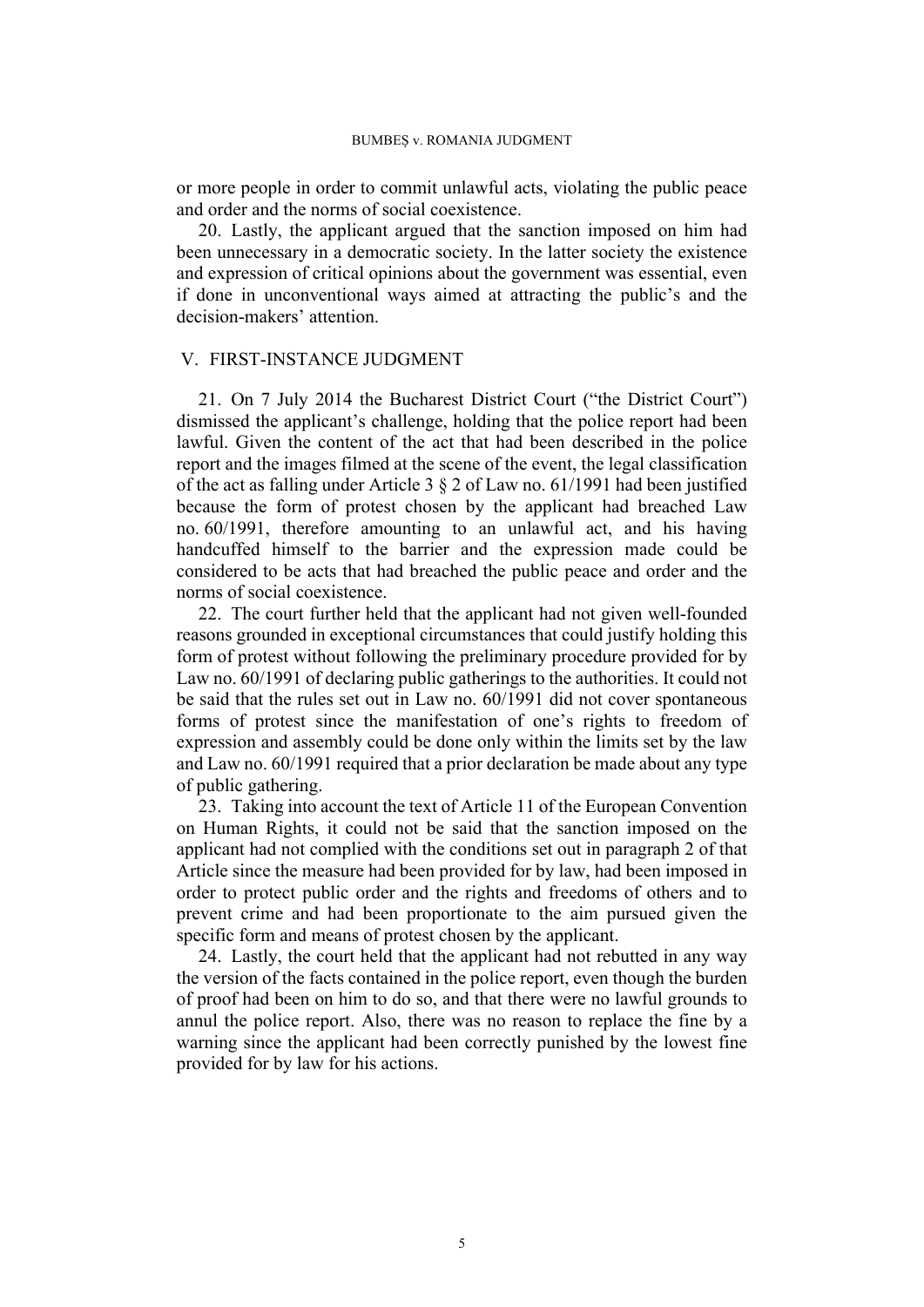# VI. THE APPLICANT'S APPEAL AGAINST THE FIRST-INSTANCE JUDGMENT

25. The applicant appealed against the judgment. He reiterated the arguments that his actions had been a form of manifesting his right to freedom of expression (see paragraph [18](#page-5-1) above) and that during the protest he had behaved peacefully and had not disturbed the public peace nor affected in a significant way the activity of the institution (see paragraph [19](#page-5-2) above).

<span id="page-7-0"></span>26. In the event that his actions were to be viewed as constituting the organisation of and participation in a public gathering which had lacked the requisite prior notification, his punishment would have been lawful only if he had been punished on the basis of Article 26 of Law no. 60/1991, and not on the basis of Law no. 61/1991. The District Court had not taken into account the video-recording of the event which had shown that at the scene of the protest the law-enforcement officials had applied the procedure set out in Law no. 60/1991 and had not referred at all to Law no. 61/1991. Also, it had considered that the sanction imposed on him had been lawful by relying on the provisions of Law no. 60/1991, even though it had found at the same time that his actions had been a form of protest which had breached Law no. 61/1991.

27. The District Court had failed to examine his argument about his right to freedom of expression having been breached (see paragraphs [17-](#page-5-0)[20](#page-6-0) above). The findings of the European Court of Human Right in the judgment in *Tatár and Fáber v. Hungary* (nos. 26005/08 and 26160/08, 12 June 2012), which concerned circumstances similar to his, had made the examination of his above-mentioned argument even more necessary since the court had considered that his actions had not been covered by the provisions of Law no. 61/1991.

28. The lower court had also ignored the findings of the European Court of Human Rights in *Bukta and Others* (cited above) to the effect that justified spontaneous gatherings could be held in the absence of a requisite prior notice. As a result, it had misinterpreted Article 11 of the European Convention on Human Rights.

29. Even though the applicant had proved that the government had approved a controversial bill which he had wanted to contest only a day before the protest, suddenly and without any prior notice, the District Court had taken the view that the spontaneous protest had not been justified by the circumstances. At the same time, in contradiction to this finding and despite the fact that spontaneous gatherings by their nature could not be notified in advance, the court had found that the prior-notice procedure provided for by Law no. 60/1991 also covered spontaneous gatherings. However, if that finding of the lower court had been true, its assertion to the effect that the applicant had to provide justified reasons for failing to follow the prior-notice procedure provided for by Law no. 60/1991 would be rendered irrelevant.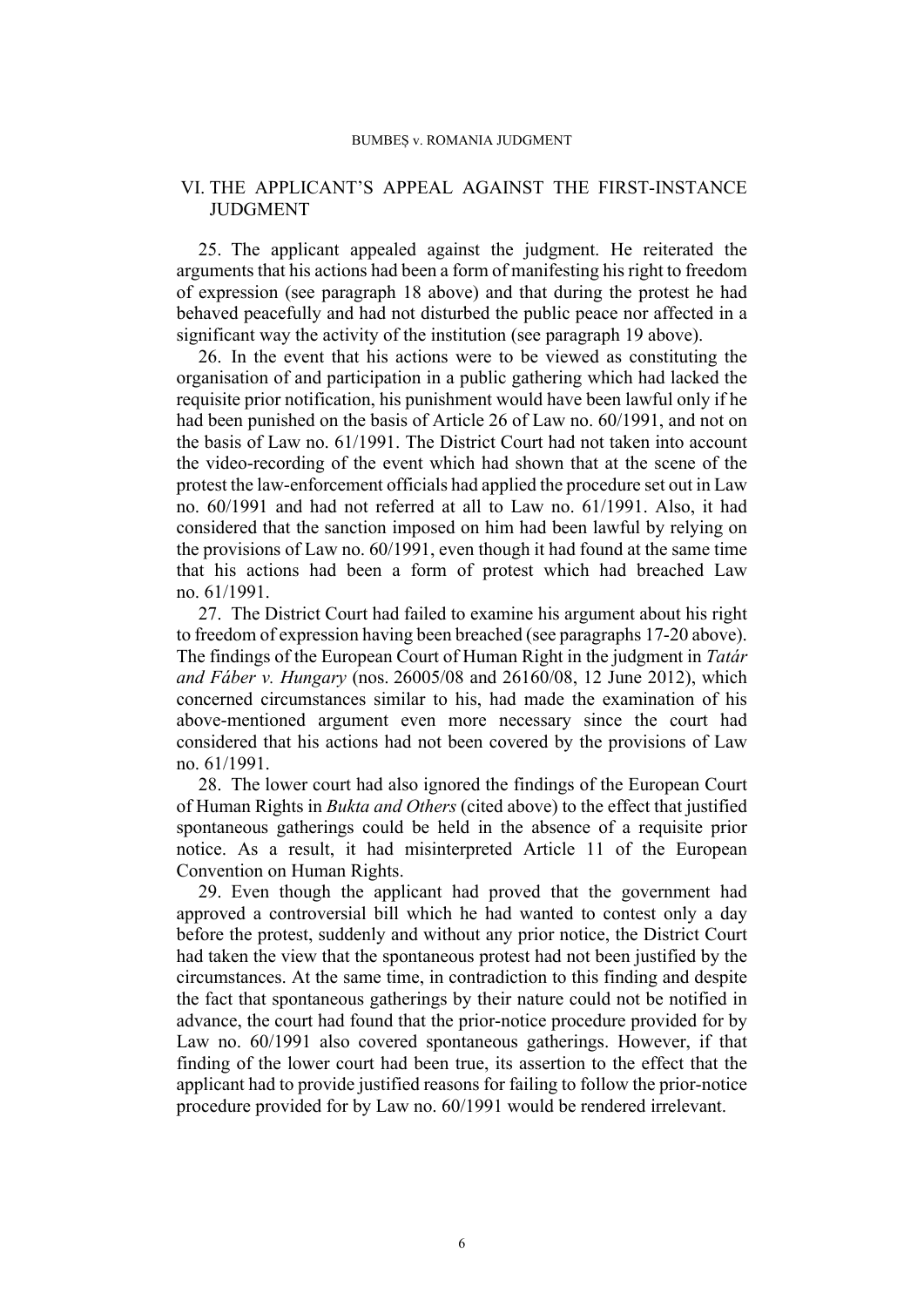## VII. LAST-INSTANCE COURT JUDGMENT

<span id="page-8-0"></span>30. By a final judgment of 10 June 2015, the Bucharest County Court dismissed the applicant's appeal and upheld the lower court's judgment. It held that the applicant's actions had been correctly classified and punished. According to the content of the police report and of the applicant's application to the court, the applicant and three other persons had decided on 27 August 2013 to form a group in order to protest in front of the government building on the following day against the government and its decision to approve a bill that was green-lighting the mining of the deposits in Roșia Montană. There could be no doubt that the four persons' agreement to meet on the following day in a certain location and at a certain time with the aim of conducting an unauthorised meeting met the conditions of the contravention provided for by Article 3 § 2 of Law no. 61/1991 read in the light of Article 26 § 1 (a) of Law no. 60/1991.

31. The applicant's argument that the authorities should have relied on Law no. 60/1991 rather than Law no. 61/1991 to impose the sanction on him was ill-founded because the two laws were complimentary and not mutually exclusive as provided also by Article 2 of Law no. 60/1991. To accept the applicant's view would mean that those instances of disturbing the public order and peace which had not been covered by Law no. 60/1991 would have gone unpunished.

<span id="page-8-1"></span>32. The applicant's argument to the effect that his rights to freedom of expression and assembly had been violated was likewise ill-founded. While it was true that the Constitution and Law no. 60/1991 provided for a person's right to protest in public places by expressing his or her opinions, the latter law also provided that the protests had to be conducted in observance of the lawful procedure, the rights and freedoms of other citizens and the other conditions provided for by law. Given the content of the applicable legal framework which set out the rules and conditions for manifesting one's rights to freedom of expression and assembly and which required a written notification at least three days prior to the date of the protest, the measure taken against the applicant had not violated his right to freedom of expression.

# VIII.OTHER INFORMATION

<span id="page-8-2"></span>33. The bill adopted by the government on 27 August 2013 concerning the Roșia Montană mining project (see paragraph [7](#page-3-0) above) sparked numerous other large protests across Romania starting from 1 September 2013. The protests eventually led to Parliament rejecting the bill.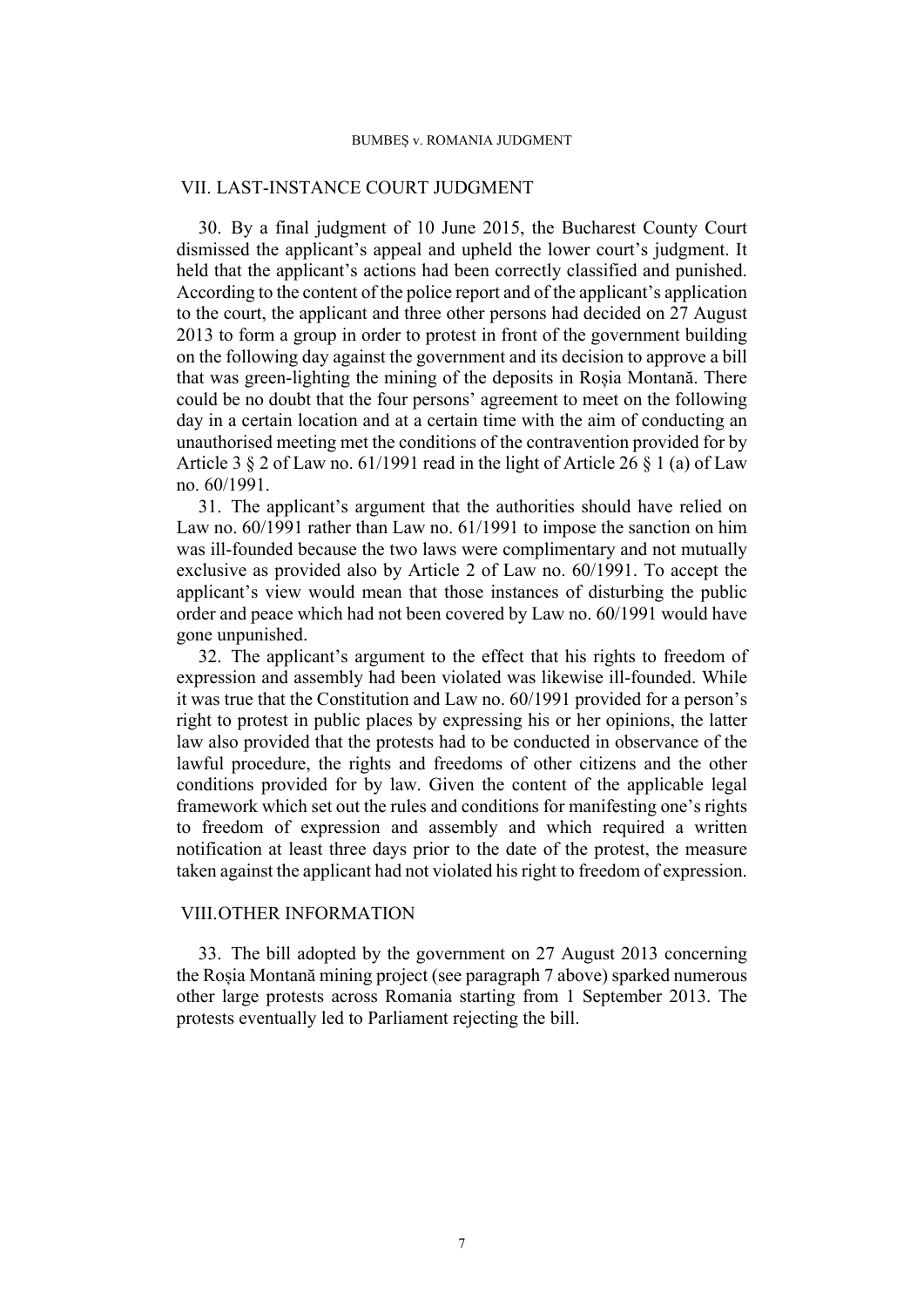# RELEVANT LEGAL FRAMEWORK

<span id="page-9-0"></span>34. The relevant provisions of Law no. 60/1991 on the organisation and conduct of public gatherings, as in force at the relevant time, read as follows:

#### **Article 1**

 $\ddot{\cdot}$ 

Public gatherings – meetings, demonstrations, manifestations ... and other similar [events] – which are to take place in squares, on public thoroughfares or in other outdoor places, may be organised only after submitting the preliminary declaration provided for by the present law.

..."

#### **Article 2**

"Public gatherings must take place in a peaceful and civilised manner, with the protection of the participants and of the environment, without disrupting the normal use of public roads ..., except for those authorised, the functioning of public institutions ... or degenerating into turbulent actions capable of endangering the public peace and order, the safety of persons, ... or their property or those of the public domain, and may not be continued past 11 p.m., in which case they are covered by the provisions of Law no. 61/1991 ..."

### **Article 7**

"The organisers of public gatherings shall submit, at least three days before the date on which they will be held, a written declaration to the mayor's office ... on whose territory they will be held, in which they must mention the name of the organising group, the purpose, location, date, start time and duration of the action, the inflow and outflow routes, the estimated number of participants, the persons authorised to ensure and be responsible for organising measures, the services they require from the local council, the local police and the gendarmerie ..."

#### **Article 13**

"The participants in public gatherings must:

...

(d) immediately leave the public gatherings or the location where they are held, when they have been asked [to do so] by the ... police."

#### **Article 26**

"The following acts are contraventions, unless they are committed in circumstances that meet the elements of an offence according to criminal law:

(a) organising and holding... unregistered and undeclared public gatherings;

...

(d) participating in undeclared ... public gatherings, followed by a refusal to leave the location where they were held when warned and asked [to do so] according to law by the law-enforcement officials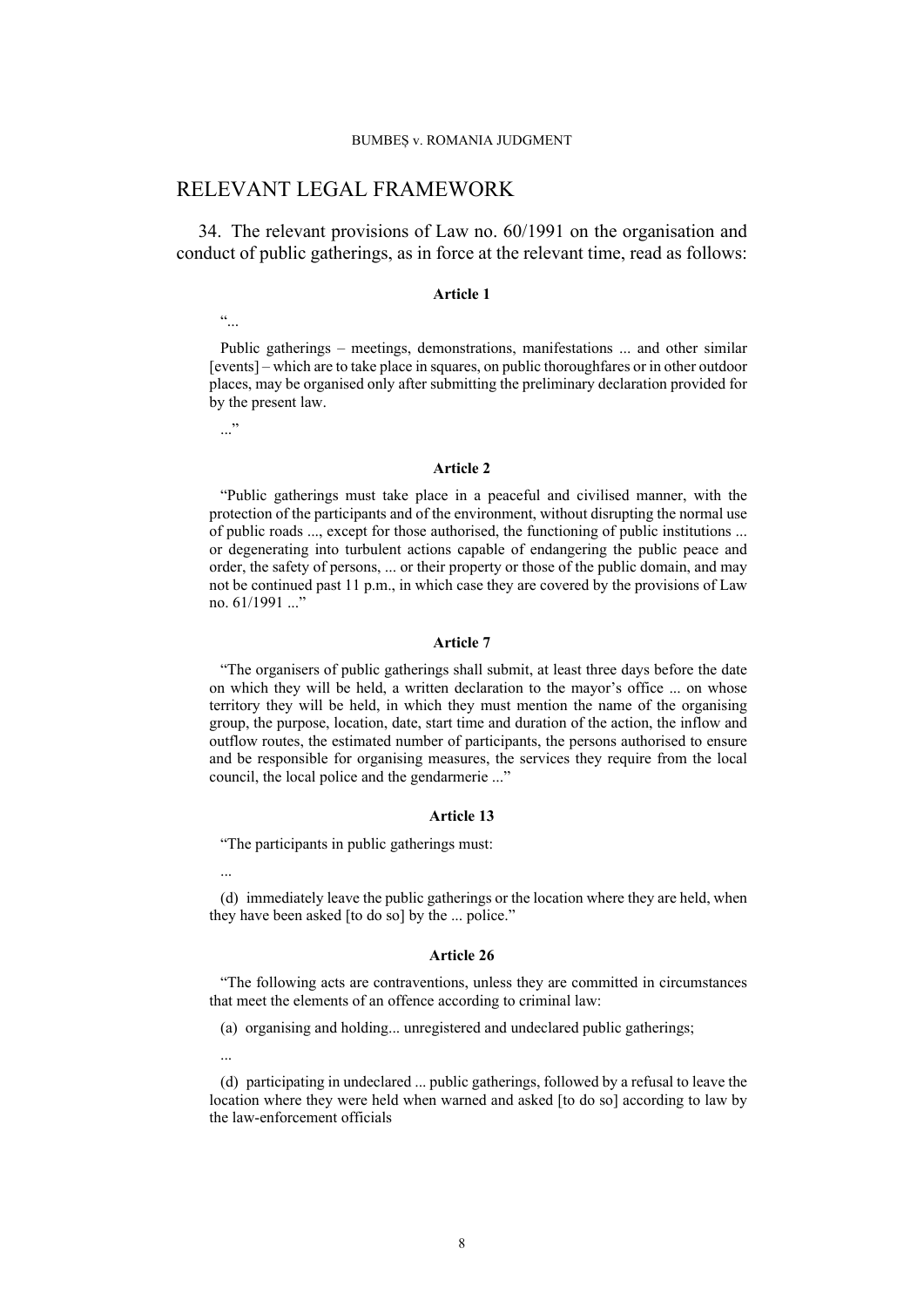...

(i) refusing to leave the gathering immediately when asked [to do so] by law-enforcement officials according to law;

 $\cdot$ ..."

<span id="page-10-0"></span>35. The relevant provisions of Law no. 61/1991 on the punishment of acts breaching certain norms of social coexistence and the public order and peace, as in force at the relevant time, read as follows:

#### **Article 3**

"Committing any of the following acts amounts to a contravention, unless they are committed in circumstances constituting an offence according to criminal law:

2. forming a group of three or more people in order to commit unlawful acts contrary to the public order and peace and to the norms of social coexistence, as well as the acts of encouragement and support, in any form, of such groups of persons which incite to social disorder;

..."

...

#### **Article 4**

"1. The contraventions set out in Article 3 shall be punished as follows:

(c) with a fine from 500 lei to 1,500 lei, those set out in paragraph 2 ...;

 $\cdot$ ..."

...

# THE LAW

# I. ALLEGED VIOLATION OF ARTICLES 10 AND 11 OF THE **CONVENTION**

36. The applicant complained that the final judgment of 10 June 2015 of the Bucharest County Court, upholding the sanction imposed on him, had violated his rights to freedom of expression and peaceful assembly provided for by Articles 10 and 11 of the Convention, the relevant parts of which read as follows:

#### **Article 10**

"1. Everyone has the right to freedom of expression. This right shall include freedom to hold opinions and to receive and impart information and ideas without interference by public authority and regardless of frontiers...

2. The exercise of these freedoms, since it carries with it duties and responsibilities, may be subject to such formalities, conditions, restrictions or penalties as are prescribed by law and are necessary in a democratic society, in the interests of national security,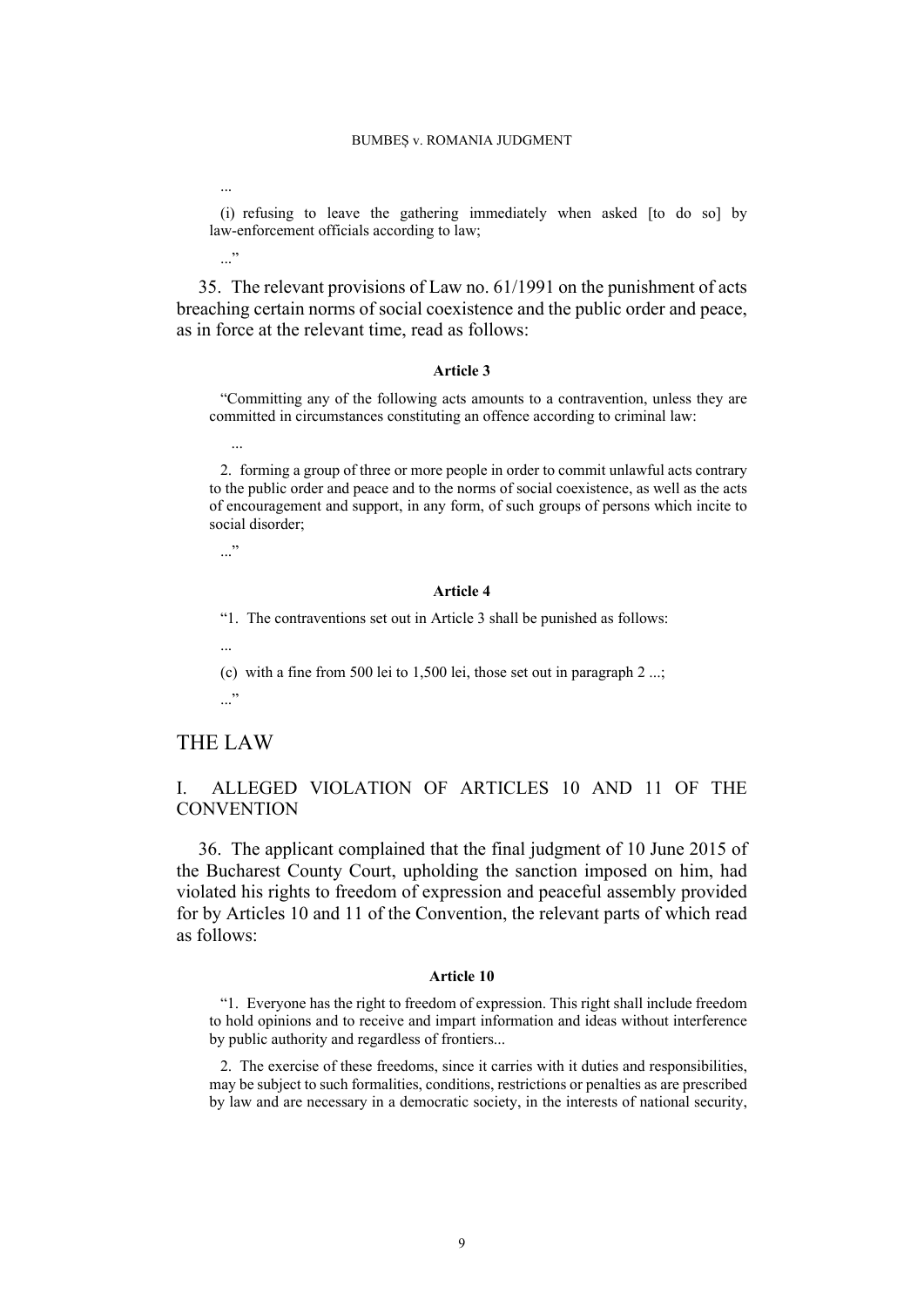territorial integrity or public safety, for the prevention of disorder or crime, for the protection of health or morals, for the protection of the reputation or rights of others ..."

#### **Article 11**

"1. Everyone has the right to freedom of peaceful assembly and to freedom of association with others ...

2. No restrictions shall be placed on the exercise of these rights other than such as are prescribed by law and are necessary in a democratic society in the interests of national security or public safety, for the prevention of disorder or crime, for the protection of health or morals or for the protection of the rights and freedoms of others ..."

### **A. Admissibility**

## *1. The parties' submissions*

## **(a) The Government**

<span id="page-11-3"></span>37. The Government argued that in view of the Court's case-law, namely *Kudrevičius and Others v. Lithuania* ([GC], no. 37553/05, § 85, ECHR 2015), the applicant's case should only be examined from the angle of Article 11 of the Convention, which was *lex specialis* in relation to Article 10. They indicated, however, that their submissions concerning Article 11 also applied to Article 10.

<span id="page-11-2"></span>38. They argued further that according to the police report and the judgment of the national courts, the applicant had been punished because he had committed acts affecting the public order owing to the manner in which he had chosen to protest, in particular by handcuffing himself to the barrier of the access gate to the government building. He had not been punished because of his participation in the protest, because of the personal opinions expressed or the content of the slogans chanted on that occasion, or because he had failed to give the requisite prior notice for the assembly.

39. Therefore Article 11, which conferred on the applicant a right to peaceful assembly, was not applicable in the present case.

## **(b) The applicant**

<span id="page-11-0"></span>40. The applicant disagreed with the Government's assertions to the effect that neither Article 10 nor Article 11 was applicable in his case. The Government had failed to explain why Article 10 was inapplicable and the applicant expressed the view that his case could be considered under both Articles.

<span id="page-11-1"></span>41. His case was similar to that in *Tatár and Fáber v. Hungary*  (nos. 26005/08 and 26160/08, 12 June 2012) and therefore the Court had to declare admissible his complaint under Article 10 of the Convention. He had been sanctioned for a disturbance that had been the result of the applicant and a few others expressing their opinion in a provocative, but peaceful manner. The event had been very short, had not been aimed at any particular group of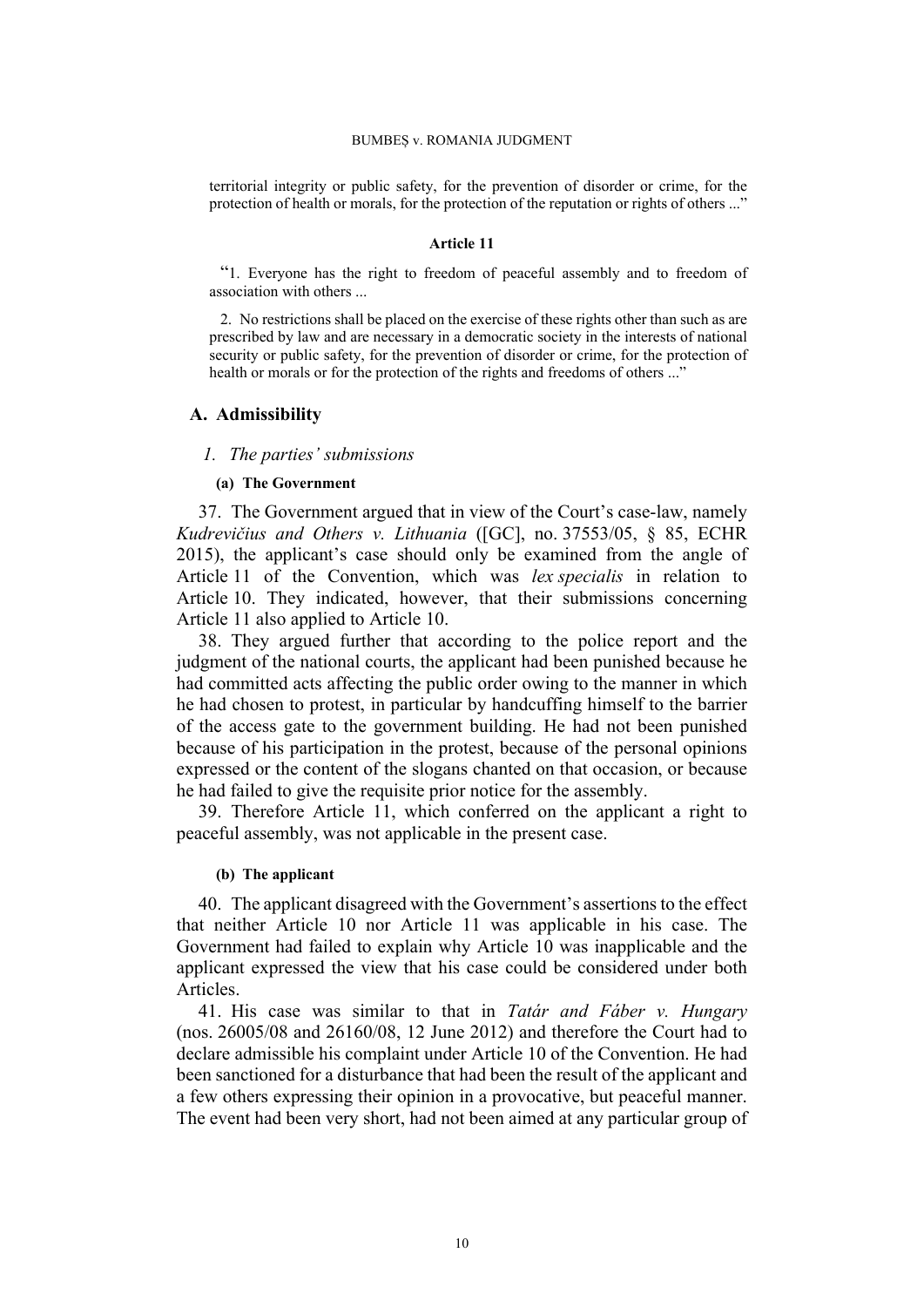people and, since it had not been advertised beforehand, it had not been designed to attract a large crowd, which would have warranted specific measures by the authorities. The aim had only been to raise public support.

<span id="page-12-0"></span>42. As to the Government's arguments that Article 11 of the Convention was inapplicable because the gathering had not been peaceful (see paragraph [40](#page-11-0) above), the applicant argued that the event had not been violent and that he had remained passive and silent throughout, even when he was detached from the barrier.

# *2. The Court's assessment*

43. The Court notes that the exact circumstances which led to the applicant being fined, including the exact timeline of his actions on 27 and 28 August 2013, remain to some extent unclear (see paragraphs [7-](#page-3-0)[14,](#page-4-0) [15-](#page-4-1)[16,](#page-5-3) [24](#page-6-1) and [30](#page-8-0)). The national authorities and the courts did not address and clarify this point.

<span id="page-12-2"></span>44. Nevertheless, the Court notes that in making his complaints under Articles 10 and 11 of the Convention, the applicant has presented his own version of the events as well as written and video evidence to support it which has not been contested as such by the Government (see paragraphs [7](#page-3-0)[-15](#page-4-1) and [41-](#page-11-1)[42](#page-12-0) above, and [53-](#page-14-0)[58](#page-15-0) below). The Court notes further that the applicant's version of the events seems to be largely coherent with the evidence submitted by him, the findings of the national courts and the police report (see paragraphs [15,](#page-4-1) [21-](#page-6-2)[24](#page-6-1) and [30-](#page-8-0)[32](#page-8-1) above). Therefore, it finds it reasonable to accept the applicant's version of the events.

<span id="page-12-1"></span>45. The Court notes that the applicant has not denied at any stage of the domestic proceedings or before the Court that he had intended to organise and take part in the event on 28 August 2013 together with three other people. Moreover, it is clear that both the event itself and the signs the applicant and the other persons were holding up were designed and aimed to send a message directed both at the government in power and at the public at large (see paragraph [56](#page-15-1) below). Furthermore, when giving their reasons for the sanction imposed on the applicant, the law-enforcement authorities referred expressly to the message held up by the participants in the event (see paragraph [15](#page-4-1)  above).

46. In these circumstances the Court cannot accept that the penalty imposed on the applicant could be dissociated from the views expressed by him through his actions or endorse the Government's argument that the applicant was punished merely for committing acts affecting public order (see paragraph [38](#page-11-2) above). In this connection, the Court notes that it has consistently found Article 10 to be applicable to views or opinions expressed through conduct (see *Mătăsaru v. the Republic of Moldova*, nos. 69714/16 and 71685/16, § 29, 15 January 2019, with further references).

47. In so far as the Government's arguments may be understood to suggest that Article 11, or Article 10 for that matter, was inapplicable because the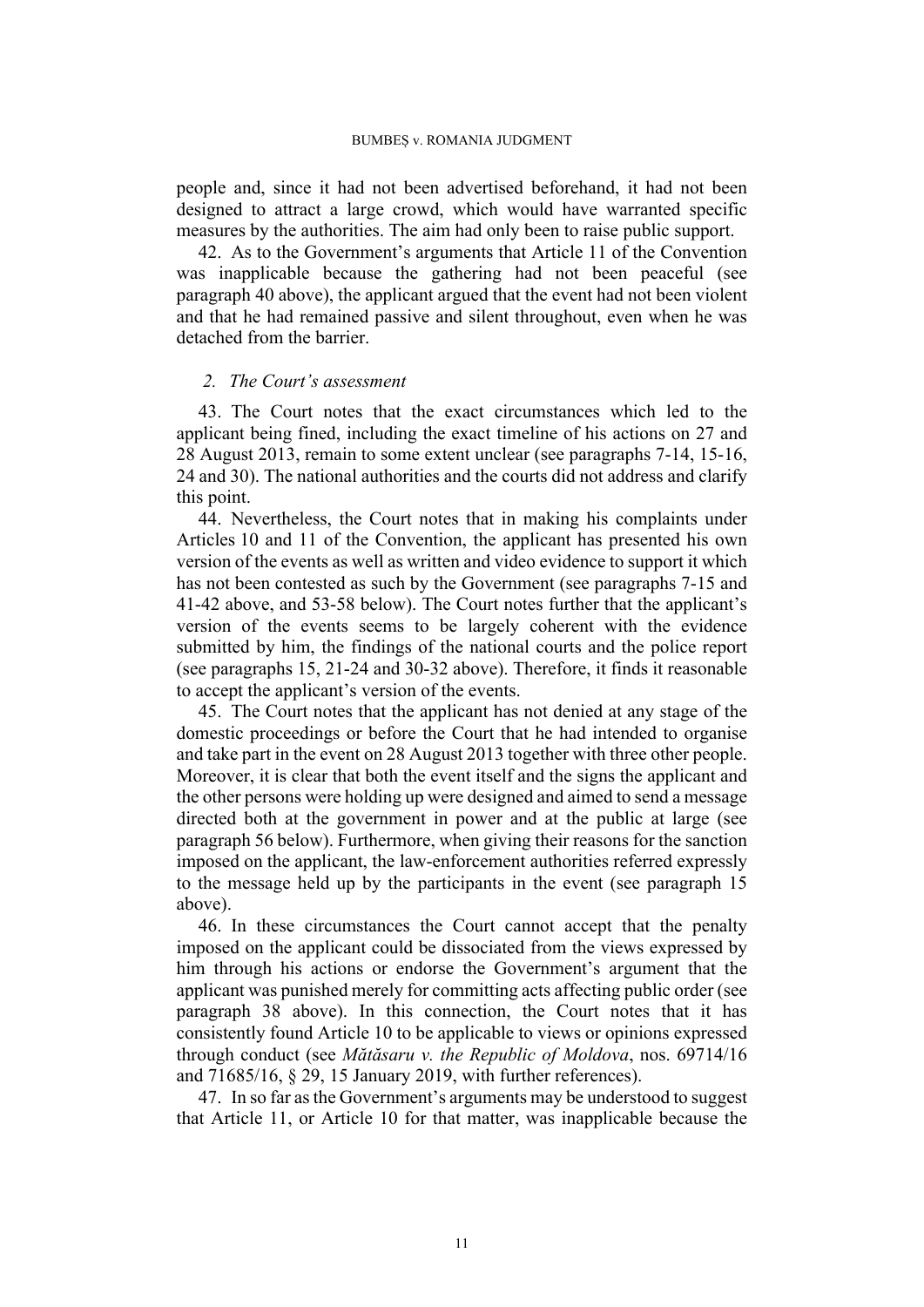gathering had not been peaceful (see paragraphs [40](#page-11-0) and [42](#page-12-0) above), the Court notes that the applicant's conduct, although involving handcuffing himself to a barrier and some damage being done to the rails of that barrier (see paragraph [11](#page-4-2) above), did not amount to violence or incite it, and no one was injured during the event in which he was involved (see *Olga Kudrina v. Russia*, no. 34313/06, §§ 53-54, 6 April 2021, with further references). Indeed, neither the police report produced on 28 August 2013 nor the judgments of the national courts expressly mentioned any use or threat of violence by the applicant against individuals or infliction of any bodily harm to anyone. In addition, the damage to the barrier's rails was done by one of the law-enforcement officials when trying to remove the applicant and not by the applicant himself (see paragraph [11](#page-4-2) above) and there is no indication that the national authorities or the courts held the applicant liable for the abovementioned damage. The Government have not submitted any evidence that charges for physical violence or for damaging public property were brought against the applicant or the other participants.

48. The Court is of the opinion therefore that the facts of the applicant's case fall within the scope of Articles 10 and 11 of the Convention. It follows that the Government's objection concerning the applicability of these Articles must be dismissed.

49. The Court further notes that the application is neither manifestly ill-founded nor inadmissible on any other grounds listed in Article 35 of the Convention. It must therefore be declared admissible.

## **B. Merits**

## *1. The parties' submissions*

## **(a) The applicant**

<span id="page-13-0"></span>50. The applicant argued that he had relied on both Articles 10 and 11 in his applications before the national courts and the Court because of the specific circumstances of the case which had resulted from the national courts' approach when examining it. Both courts had indicated that the unlawful act in which the applicant had conspired with others had been that of participating in a gathering that had been unlawful because it had not complied with the prior-notification requirement set out by law. The District Court had specifically held that even spontaneous protests such as the one the applicant had been involved in had to comply with the prior-notification requirement (see paragraph [22](#page-6-3) above). That court had referred only very briefly in its assessment to the form of protest chosen by the applicant and only when considering the proportionality of the sanction imposed on him (see paragraph [23](#page-6-4) above).

<span id="page-13-1"></span>51. The applicant explained that on 28 August 2013 he had intended to respond quickly and express his disagreement with the government's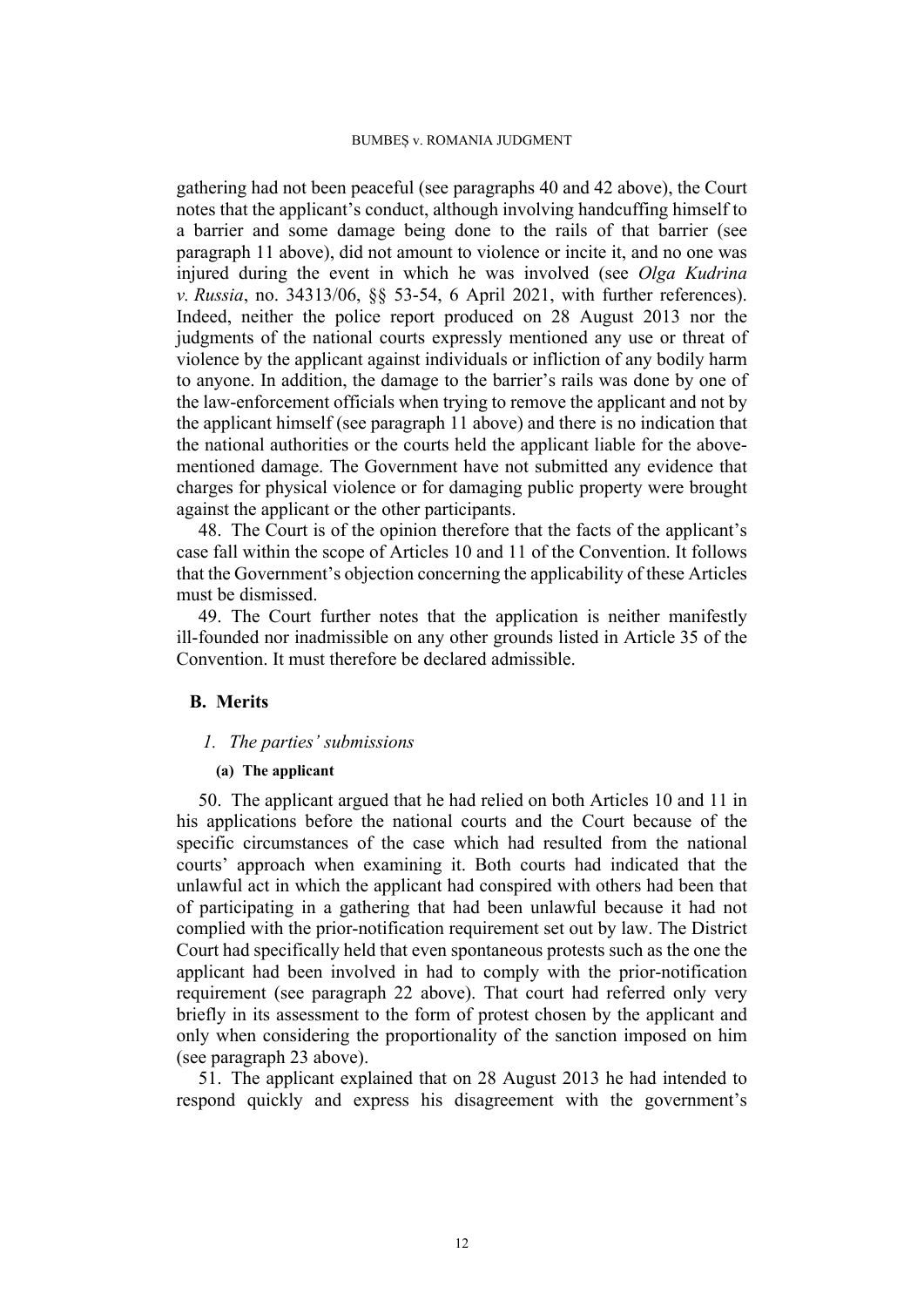initiative. He had opted for a more provocative manner of showing his dissatisfaction and for drawing the public's attention to this matter because the various other forms of protest that had been used before 28 August 2013 had not yielded results. The fact that the protest had been filmed and that the film had been disseminated online (see paragraph [9](#page-3-1) above) proved that he had intended only to show his dissatisfaction with the initiative in question and to draw the public's attention to it. His protest had been followed by large demonstrations later that year against the Roșia Montană mining project which had eventually led to the project being cancelled (see paragraph [33](#page-8-2)  above).

<span id="page-14-2"></span>52. The applicant argued that the sanction imposed on him had been an interference with his rights to freedom of expression or to freedom of assembly which, given the circumstances of his protest, had been unnecessary in a democratic society. It was therefore unnecessary for him to elaborate on the foreseeability of the law providing for his punishment.

<span id="page-14-0"></span>53. The applicant acknowledged that the measure had pursued the legitimate aim of protecting public order. However, he could not agree that the measure had been aimed at preventing the disturbance of a public institution's activity. The film of the events and the judgment of the courts had clearly shown that the activity of the institution had not been disturbed at all. The gate used for the protest had been far away from the building and no one had attempted to use it during the protest. The protest had been silent and none of the participants had engaged in any other action that could have disturbed the activity of the building's occupants.

<span id="page-14-1"></span>54. The event had been of a very short duration and had not led to the destruction of public property. The pedestrian traffic in the area had not been affected, the members of the public passing by had not gathered to watch what had been happening and there had been no public outrage about the protest or any serious intentional disruption of public activities. Also, imposing a requisite three days' prior notice even for spontaneous protests and the authorities' failure to demonstrate a high degree of tolerance to his protest, given that he had been removed from the barrier and taken to a police station almost immediately, ran counter to the European Court of Human Rights' case-law on Article 11 of the Convention. Therefore, there had been no pressing social need for the authorities to punish the applicant.

55. The national courts had not provided relevant and sufficient reasons explaining the interference with his rights protected under Article 10 or Article 11. They had ignored the arguments he had raised in this connection and had simply considered that the interference had been justified because he had chosen to protest without complying with the relevant legal framework requiring a prior notification of the protest.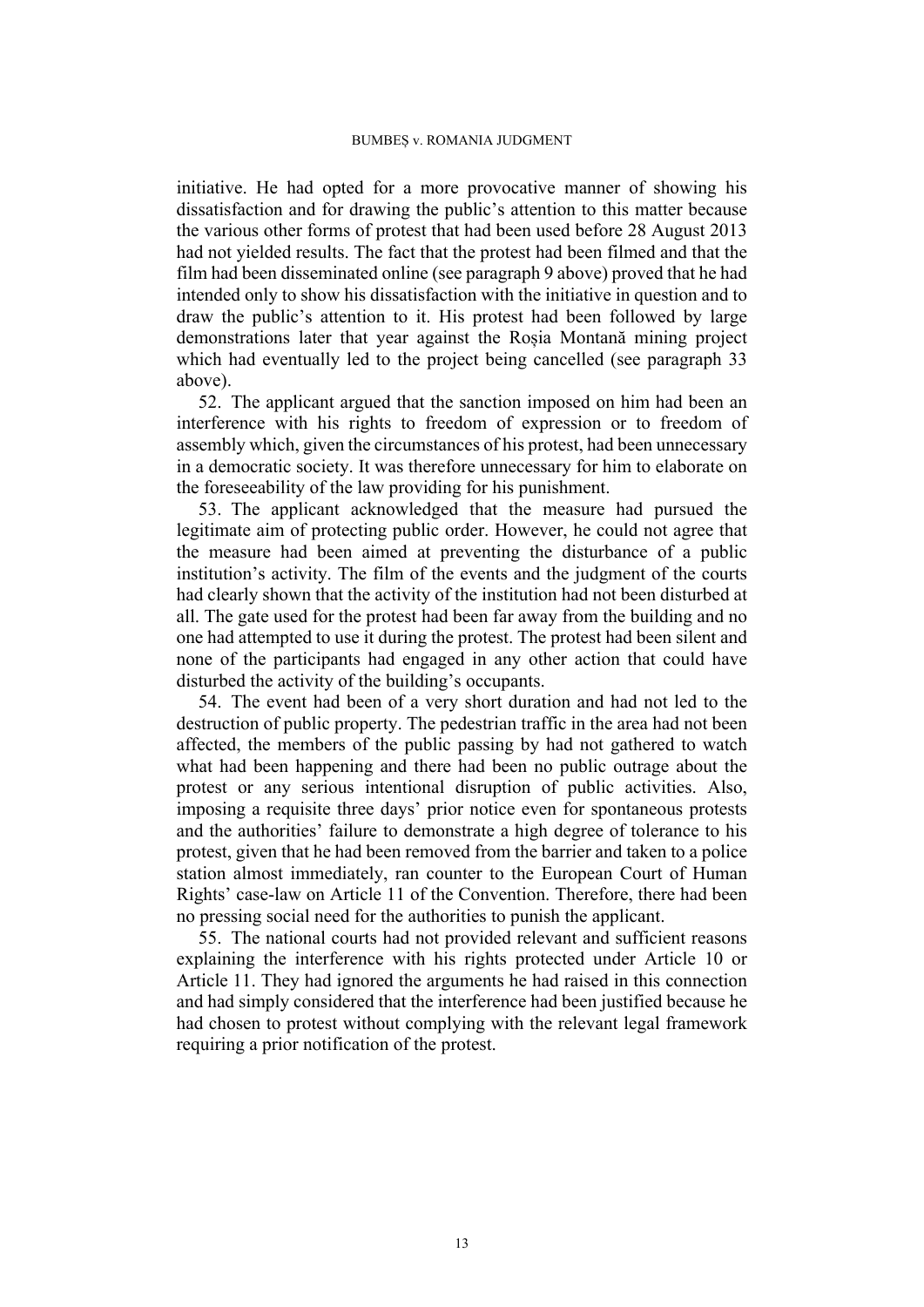#### **(b) The Government**

<span id="page-15-1"></span>56. Reiterating their above-mentioned arguments (see paragraph [38](#page-11-2)  above), the Government argued that the measure imposed on the applicant had not constituted an interference with his right to freedom of peaceful assembly.

<span id="page-15-3"></span>57. Even assuming that there had been an interference with the applicant's right, the interference in question had been prescribed by law. Moreover, by seeking to prevent the disruption of the activities within the government building, it had pursued the legitimate aims of preventing disorder and of protecting the rights and freedoms of others. Furthermore, it had been necessary in a democratic society.

<span id="page-15-0"></span>58. The domestic authorities had not prevented the applicant from taking part in the event in question and had punished him by imposing only the minimum fine provided for by law. In their assessment of the case the courts had struck a fair balance between the competing interests at stake. They had duly examined the applicant's challenge against the police report and his arguments and had found that his actions had violated the legal framework protecting public order by relying on relevant and sufficient reasons.

## **(c) The third-party interveners**

<span id="page-15-2"></span>59. In their joint intervention, The Open Society Justice Initiative and Greenpeace Romania submitted that the applicant's case provided the Court with an opportunity to acknowledge that obstructive or symbolic protests, sometimes referred to as non-violent direct action, constituted an important form of communication in a democratic society protected by Article 10 and should not be subject to notification requirements. In the alternative, in the event that the Court should take the view that the applicant's conduct had to be examined as a peaceful assembly protected by Article 11, it could acknowledge that any notification requirements for assemblies should provide exceptions for special circumstances that justified an immediate response, and that one such circumstance was the recent adoption without prior consultation of legislation affecting a community.

60. As could be seen from the Court's case-law and the views expressed by the Council of Europe's Venice Commission, the key issues for the Court to consider when deciding whether the applicant's conduct was an expression within the meaning of Article 10 or a peaceful assembly within the meaning of Article 11 were whether: (i) the conduct involved an intentional gathering of further participants; (ii) facilitation of the event by the authorities could objectively have been considered necessary, and failure to give prior notice had prevented them from doing so; and (iii) a requirement for prior notice would have interfered with the intended form of the protest, given that the protest involved an element of confrontation or surprise or was an immediate response to a current event.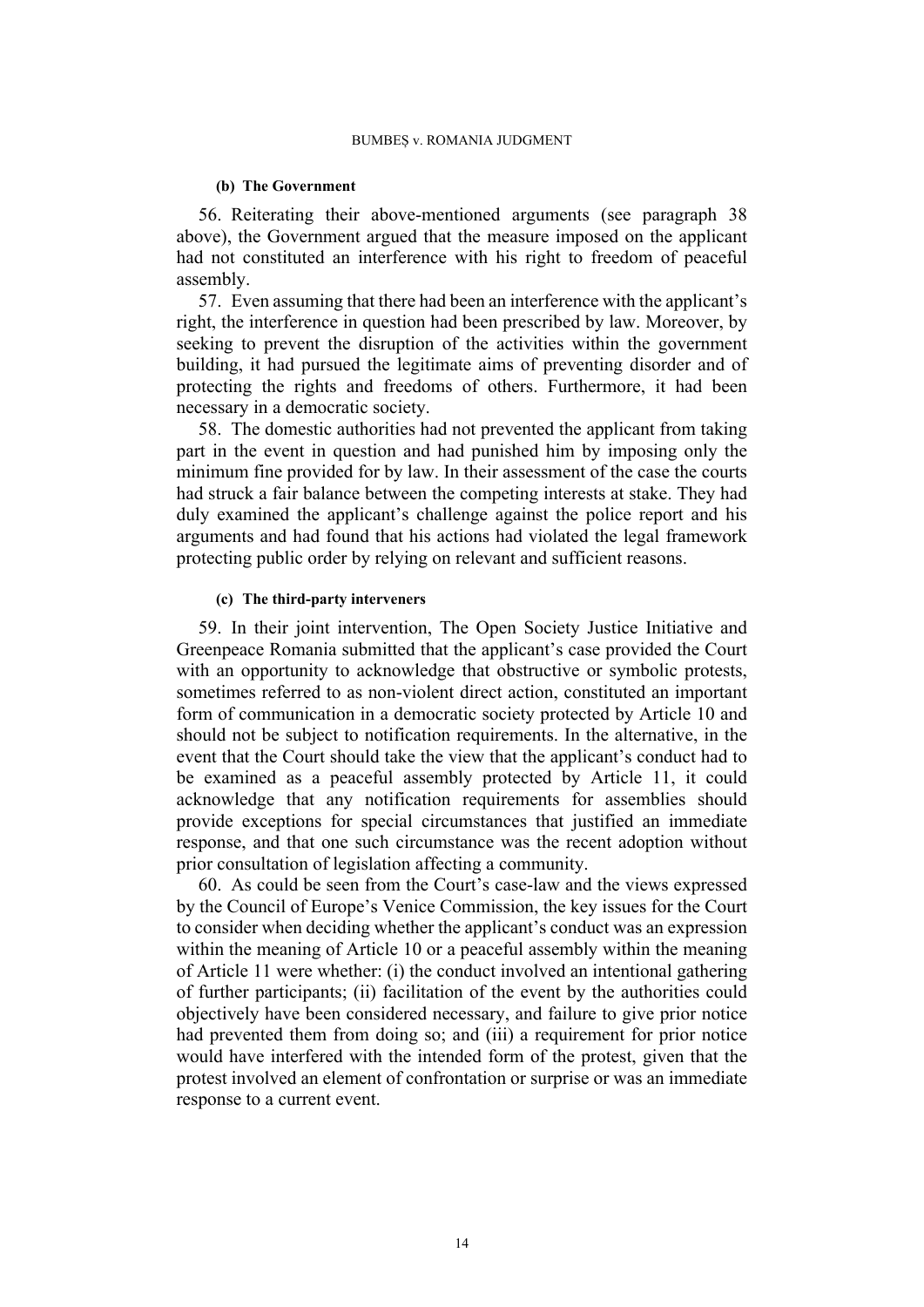<span id="page-16-0"></span>61. The third-party interveners took the view that since in the applicant's case the first two questions could be answered in the negative and the third one in the positive, his protest had to be examined under Article 10 read in the light of Article 11, rather than Article 11 alone.

## *2. The Court's assessment*

## **(a) General principles**

62. The Court reiterates that freedom of expression constitutes one of the essential foundations of a democratic society and one of the basic conditions for its progress and each individual's self-fulfilment. Subject to paragraph 2 of Article 10, it is applicable not only to "information" or "ideas" that are favourably received or regarded as inoffensive or as a matter of indifference, but also to those that offend, shock or disturb. Such are the demands of pluralism, tolerance and broadmindedness, without which there is no "democratic society" (see *Handyside v. the United Kingdom*, 7 December 1976, § 49, Series A no. 24, and *Jersild v. Denmark*, 23 September 1994, § 37, Series A no. 298).

63. Moreover, Article 10 protects not only the substance of the ideas and information expressed, but also the form in which they are conveyed (see *Oberschlick v. Austria (no. 1)*, 23 May 1991, § 57, Series A no. 204; *Thoma v. Luxembourg*, no. 38432/97, § 45, ECHR 2001-III; and *Women On Waves and Others v. Portugal*, no. 31276/05, § 30, 3 February 2009).

64. Similarly, the right to freedom of assembly is a fundamental right in a democratic society and, like the right to freedom of expression, is one of the foundations of such a society. Thus, it should not be interpreted restrictively (see *Djavit An v. Turkey*, no. 20652/92, § 56, ECHR 2003-III, and *Barraco v. France*, no. 31684/05, § 41, 5 March 2009). A balance must always be struck between the legitimate aims listed in Article 11 § 2 and the right to free expression of opinions by word, gesture or even silence by persons assembled on the streets or in other public places (see *Ezelin v. France*, 26 April 1991, § 52, Series A no. 202).

65. However, Article 11 of the Convention only protects the right to "peaceful assembly". That notion does not cover a demonstration where the organisers and participants have violent intentions (see *Stankov and the United Macedonian Organisation Ilinden v. Bulgaria*, nos. 29221/95 and 29225/95, § 77, ECHR 2001-IX, and *Galstyan v. Armenia*, no. 26986/03, § 101, 15 November 2007). Nonetheless, even if there is a real risk of a public demonstration resulting in disorder as a result of developments outside the control of those organising it, such a demonstration does not fall outside the scope of Article 11  $\S$  1, but any restriction placed on such an assembly must be in conformity with the terms of paragraph 2 of that Article (see *Schwabe and M.G. v. Germany*, nos. 8080/08 and 8577/08, § 103, ECHR 2011 (extracts)).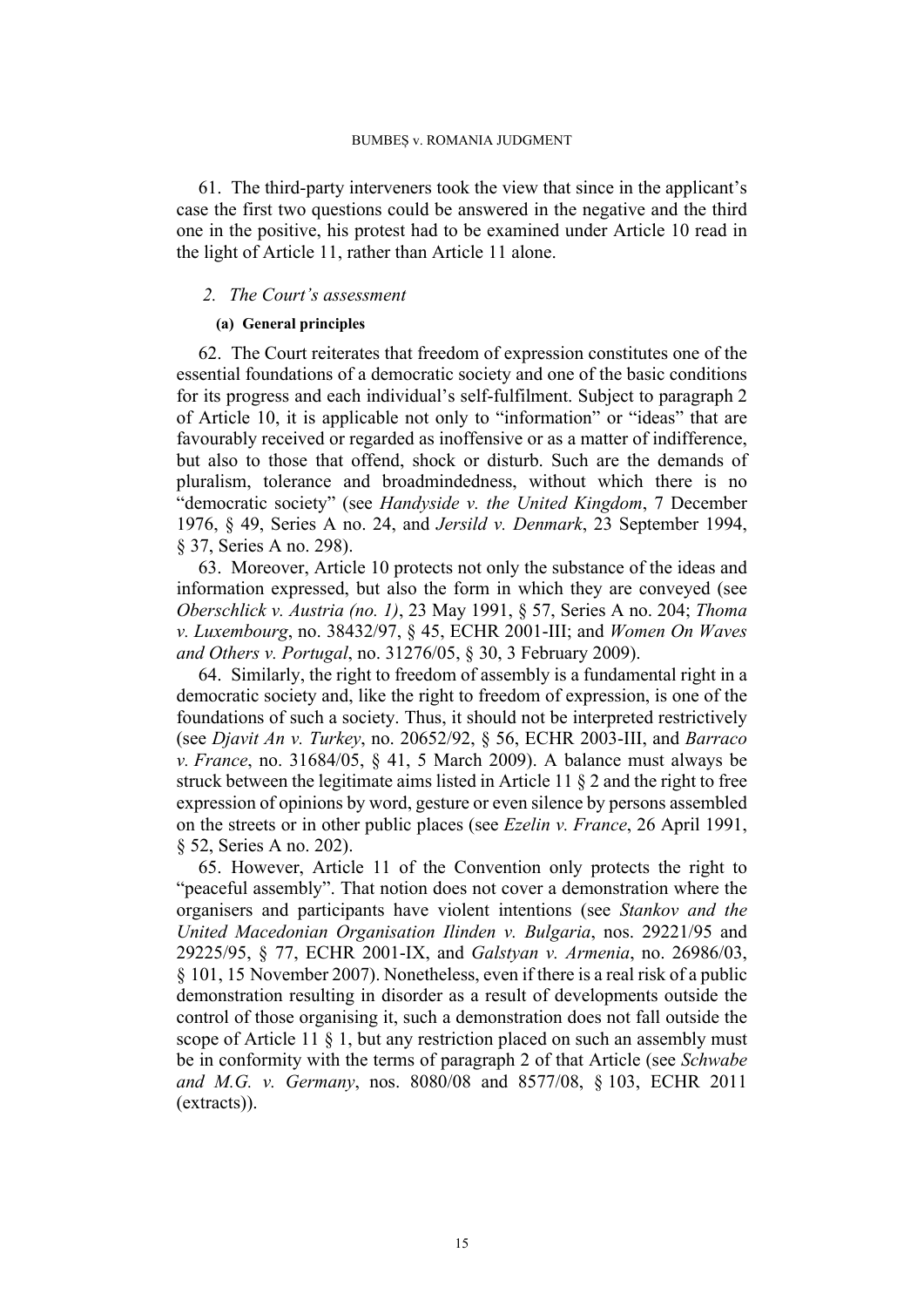66. Lastly, the Court reiterates that any measures interfering with freedom of assembly and expression other than in cases of incitement to violence or rejection of democratic principles do a disservice to democracy and often even endanger it (see *Fáber v. Hungary*, no. 40721/08, § 37, 24 July 2012).

## **(b) Application of these principles to the instant case**

### *(i) Scope of the Court's assessment*

67. The Court notes that the issues of freedom of expression and freedom of peaceful assembly are closely linked in the present case. Indeed, the protection of personal opinions, secured by Article 10 of the Convention, is one of the objectives of freedom of peaceful assembly as enshrined in Article 11 of the Convention (see *Taranenko v. Russia*, no. 19554/05, § 68, 15 May 2014, with further references).

68. The parties and the third-party interveners have submitted arguments under both Article 10 and Article 11 and have laid out various options the Court could choose in respect of its assessment of the case in terms of the Article most relevant in this connection (see paragraphs [37,](#page-11-3) [40,](#page-11-0) [50](#page-13-0), [59](#page-15-2) and [61](#page-16-0)  above).

<span id="page-17-0"></span>69. Given the detailed explanations provided by the applicant as to the intended purpose and scope of the event he had staged and participated in (see paragraphs [51](#page-13-1) and [54](#page-14-1) above), the Court considers that the thrust of his complaint is that he was punished for protesting, together with other participants in the non-violent direct action, against the government's policies. The Court is therefore persuaded that the event constituted predominantly an expression, all the more so since it involved only four persons and lasted a very short time (see paragraph [10](#page-3-2) above and, *mutatis mutandis*, *Tatár and Fáber*, cited above, § 29). Moreover, since it was the result of a rather spontaneous decision (see paragraphs [7](#page-3-0) and [30](#page-8-0) above) and lacked any prior advertisement, it is difficult to conceive that such an event could have generated the presence of further participants or the gathering of a significant crowd warranting specific measures on the part of the authorities  $(i$ hid.)

70. The Court therefore finds it appropriate to examine the present case under Article 10, which will nevertheless be interpreted in the light of Article 11 (see *Women On Waves and Others*, cited above, § 28, and *Taranenko*, cited above, § 69).

### *(ii) Existence of an interference*

71. The Court notes that the parties disagree as to whether the measure taken against the applicant constituted an interference with his right to freedom of expression (see paragraphs [52](#page-14-2) and [56](#page-15-1) above).

72. The Court has established that the measure in question could not be construed to have concerned only the applicant's conduct as such and not also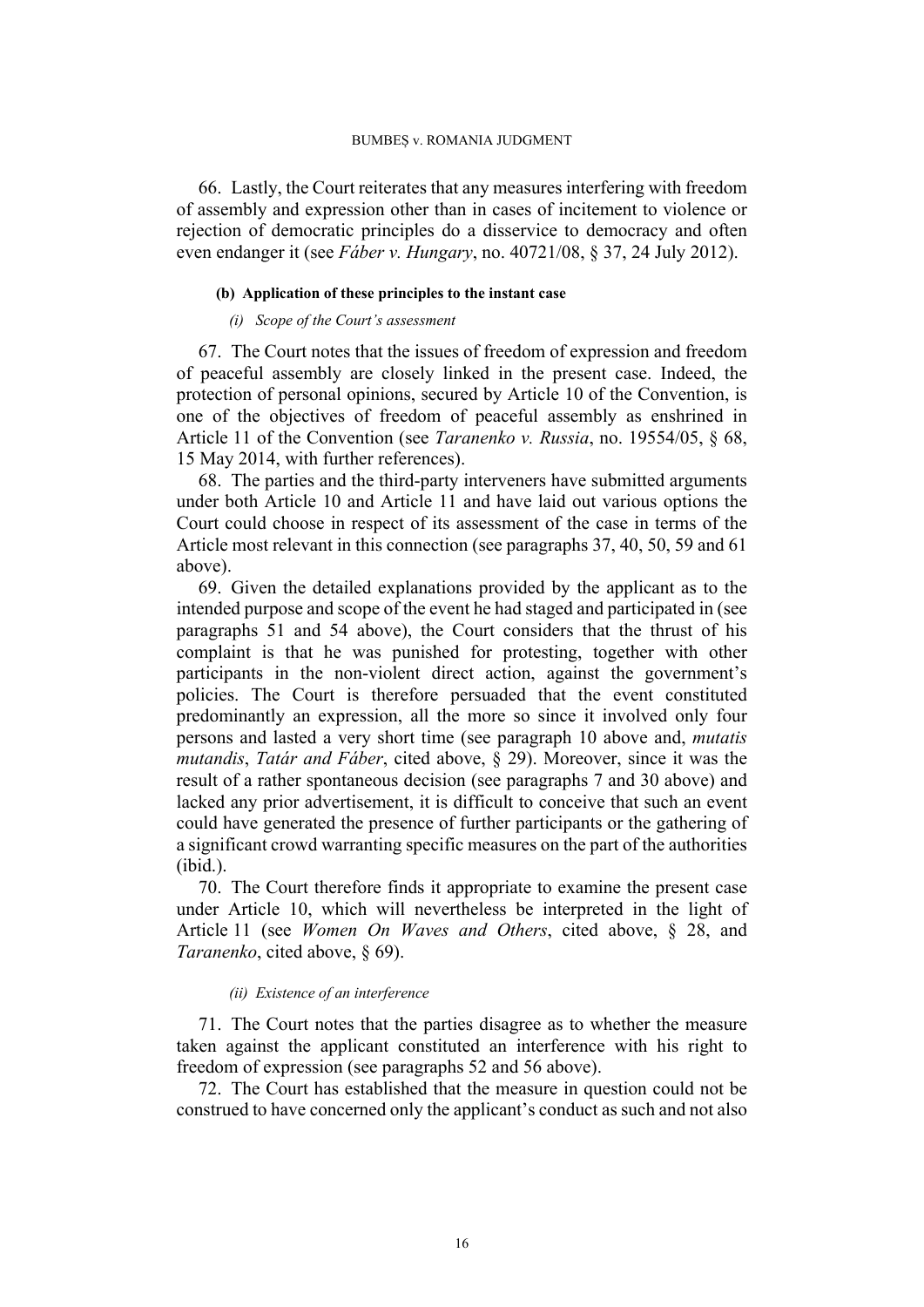the views and message expressed by him through his actions (see paragraph [51](#page-13-1) above). It follows that there has been an interference with his right to freedom of expression (see *Tatár and Fáber*, cited above, § 30).

73. Such an interference will lead to the finding of a violation of Article 10 of the Convention, unless it was prescribed by law, pursued a legitimate aim and was necessary in a democratic society to achieve that aim (ibid.).

### *(iii) Prescribed by law*

74. The Court notes that while the Government argued that the interference with the applicant's right had been lawful, the applicant considered that the interference was not necessary in a democratic society which made it unnecessary for him to elaborate on the foreseeability of the law providing for his punishment, suggesting that he viewed the interference with his right to be unlawful (see paragraphs [52](#page-14-2) and [57](#page-15-3) above).

75. The relevant principles for the assessment of the lawfulness of an interference, including the requirements of accessibility and foreseeability of the law are set out in *Kudrevičius and Others* (cited above, §§ 108-110).

76. The Court notes that the legal basis for the fine imposed on the applicant was Article 3 § 2 of Law no. 61/1991 read in the light of Article 26 § 1 (a) of Law no. 60/1991 (see paragraphs [15](#page-4-1) and [30](#page-8-0) above).

77. However, the reference to this provision for the sanction, namely Article 3 § 2 of Law no. 61/1991, was contested by the applicant before the national courts on the grounds that the legal basis for his punishment should have been Law no. 60/1991. For the reasons emphasised by him in paragraphs [17](#page-5-0)[-19](#page-5-2) above, the applicant contested that he had formed a group of three or more people in order to commit unlawful acts, violating the public peace and order and the norms of social coexistence as required by Law no. 61/1991. He also argued before the courts that at the scene of the protest the law-enforcement officials had relied on the procedure under Law no. 60/1991 and had not referred to Law no. 61/1991 at all. Given that his actions could be viewed as constituting organisation and participation in a public gathering which had lacked the requisite prior notification, his punishment would have been lawful only if he had been punished on the basis of Article 26 of Law no. 60/1991 (see paragraph [26](#page-7-0) above).

<span id="page-18-0"></span>78. The national courts dismissed the applicant's above-mentioned arguments on the grounds that the legal classification of his actions under Article 3 § 2 of Law no. 61/1991 had been justified because the form of protest chosen by the applicant had breached Law no. 60/1991, therefore amounting to an unlawful act, and his having handcuffed himself to the barrier and the expression made could be considered to be acts that had breached the public peace and order and the norms of social coexistence. The applicant had not given reasons that could have justified holding this form of protest without following the preliminary procedure provided for by Law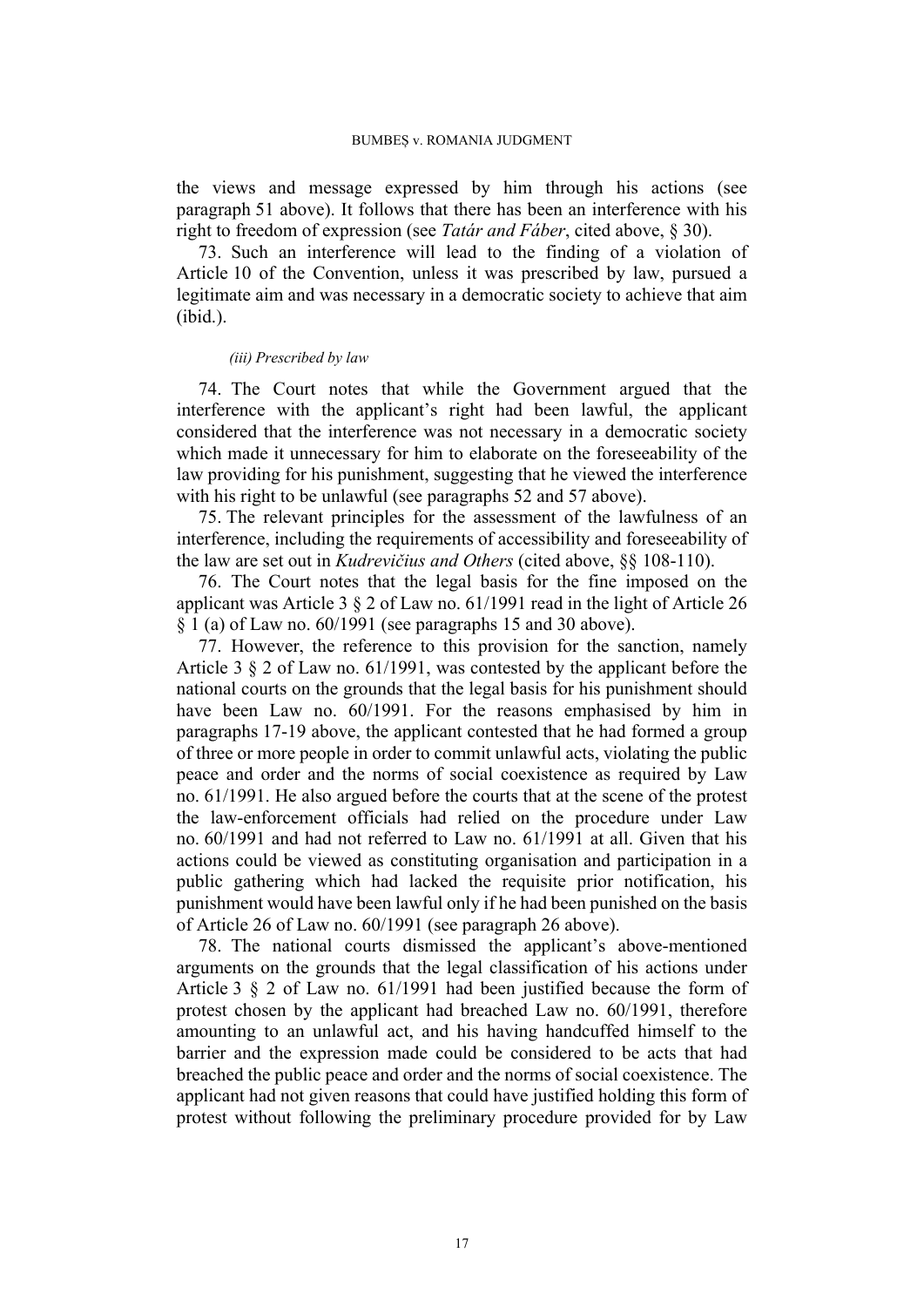no. 60/1991 of declaring public gatherings to the authorities, and it could not be said that the rules set out in Law no. 60/1991 had not covered spontaneous forms of protest since it required that a prior declaration be made about any type of public gathering. There could be no doubt that the agreement to meet with three other persons in a certain location and at a certain time with the aim of conducting an unauthorised meeting met the conditions of the contravention provided for by Article 3 § 2 of Law no. 61/1991 read in the light of Article 26 § 1 (a) of Law no. 60/1991. Also, the argument that the authorities should have relied on Law no. 60/1991 rather than Law no. 61/1991 to impose the sanction was ill-founded because the two laws were complimentary and not mutually exclusive. To accept the applicant's view would have meant that the instances of disturbing the public order and peace which had not been covered by Law no. 60/1991 would have gone unpunished. Given the content of the applicable legal framework which required a written notification at least three days prior to the date of the protest, the measure taken against the applicant had not violated his right to freedom of expression (see paragraphs [21-](#page-6-2)[24](#page-6-1) and [30](#page-8-0)[-32](#page-8-1) above).

79. The Court reiterates that its power to review compliance with domestic law is limited, as it is primarily for the national authorities, notably the courts, to interpret and apply domestic law (see, among other authorities, *Kudrevičius and Others*, cited above, § 110, and *Satakunnan Markkinapörssi Oy and Satamedia Oy v. Finland* [GC], no. 931/13, § 144, 27 June 2017). Unless the interpretation is arbitrary or manifestly unreasonable, the Court's role is confined to ascertaining whether the effects of that interpretation are compatible with the Convention (see *Centre for Democracy and the Rule of Law v. Ukraine*, no. 10090/16, § 108, 26 March 2020, with further references).

80. The Court notes that nothing in the language of Laws nos. 60/1991 and 61/1991 (see paragraphs [34](#page-9-0)[-35](#page-10-0) above) would lead it to believe that the national courts' assessment to the effect that the provisions of those two laws are complementary and not mutually exclusive was arbitrary or manifestly unreasonable (see paragraph [78](#page-18-0) above). Moreover, the parties have not put forward any evidence to suggest that the above-mentioned conclusion by the courts goes against established legal practice. Therefore, the Court is prepared to accept that the two laws in question were complementary and could be read in conjunction.

81. As indicated also by the national courts' assessment, the Court notes further that a joint reading of Laws nos. 60/1991 and 61/1991 suggests that any public gathering – no matter how small or short, irrespective of its nature, namely assembly or expression, and regardless of its potential to cause disruption to ordinary life – could be declared unlawful unless a declaration had been submitted to the authorities no later than three days before the event. Regardless of whether it was coupled with other acts that could also be viewed as amounting to breaches of the public peace and order and the norms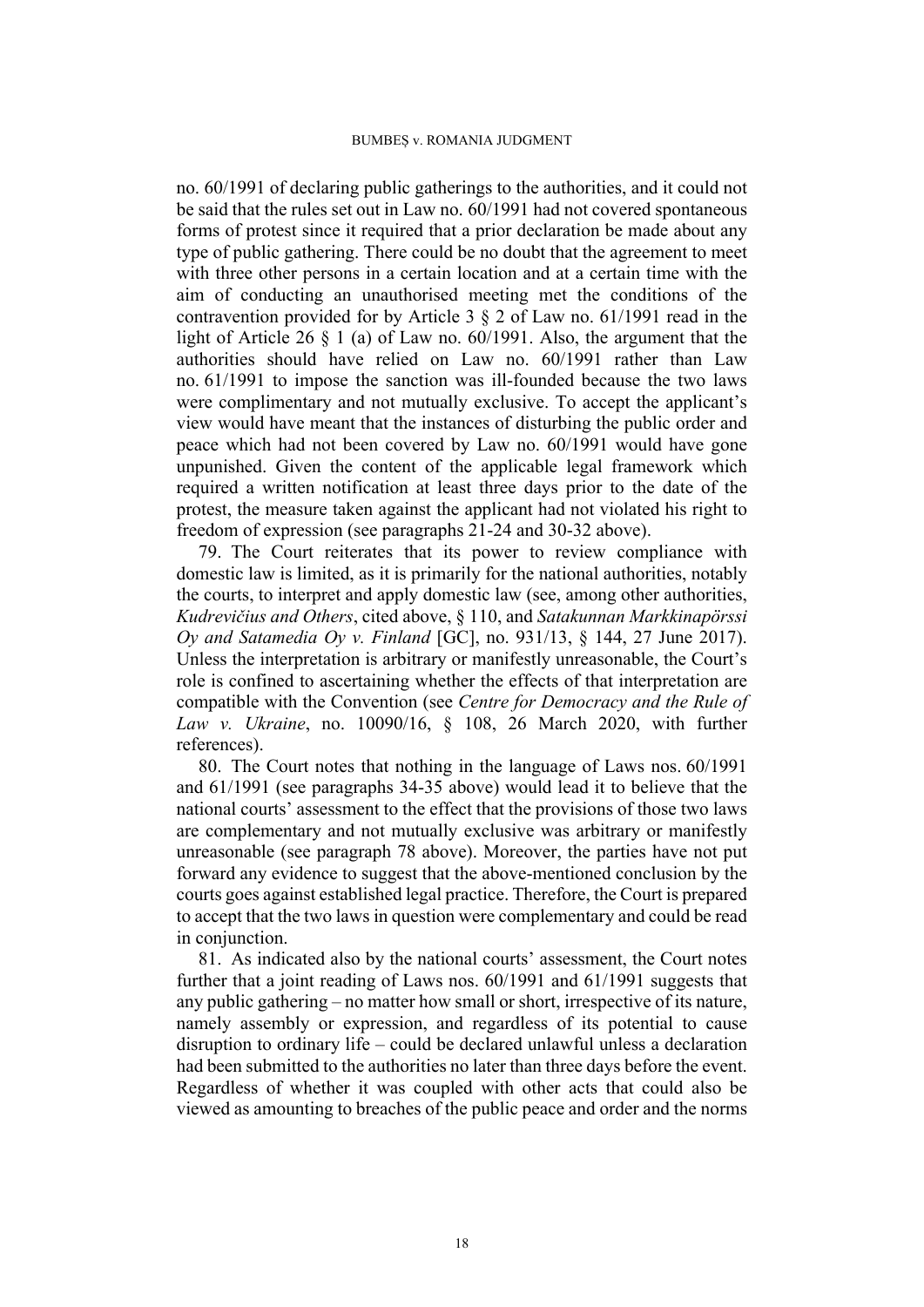of social coexistence, this transgression on its own gave rise to a possibility for the authorities to impose a sanction for such an event.

82. Thus, the regulatory framework in dispute provided for a broad interpretation of what constituted an event subject to prior notification and gave the authorities a rather wide discretion in imposing restrictions on such events, in the absence of the above-mentioned notification.

83. The Court notes also that, as suggested by the Government (see paragraphs [38](#page-11-2) and [56](#page-15-1) above) and the conclusions of the police report (see paragraph [15](#page-4-1) above), aside from the matter of the existence or absence of a prior notification, the conduct chosen by the applicant and the other participants to disseminate their message, namely handcuffing themselves to a car park barrier, taken on its own, could have been viewed as amounting to an unlawful act contrary to the public order and peace and to the norms of social coexistence, therefore giving rise to the possibility of the sanction being imposed on him.

84. In the light of the above, the Court is prepared to accept that the relevant domestic legal framework as applied in the applicant's case to impose the sanction on him was formulated sufficiently clearly in order to fulfil the requirement of foreseeability under Article 10 § 2 of the Convention.

85. Therefore, the Court considers that the interference with the applicant's right was "prescribed by law".

### *(iv) Legitimate aim*

86. The Court notes that the parties agreed either explicitly or implicitly that the sanction in question was aimed at protecting public order and the rights and freedoms of others (see paragraphs [53](#page-14-0) and [57](#page-15-3) above), even though the applicant seemed to indicate that his agreement depended on whether the aims in question could be read to imply that the authorities were seeking to prevent the disturbance of the activity of the public institution in question (see paragraph [53](#page-14-0) above).

87. The Court can accept that the sanction imposed on the applicant for organising or participating in the protest in question, for which no prior declaration had been made, could be aimed at the prevention of disorder and at the protection of the rights and freedoms of others (see, *mutatis mutandis*, *Tatár and Fáber*, cited above, § 32, and *Novikova and Others v. Russia*, nos. 25501/07 and 4 others, § 147, 26 April 2016).

88. Therefore, it will proceed on the assumption that the measure against the applicant pursued the legitimate aims cited by the Government.

## *(v) Necessary in a democratic society*

89. The Court reiterates that the test of "necessity in a democratic society" requires the Court to determine whether the interference complained of corresponded to a "pressing social need". The Contracting States have a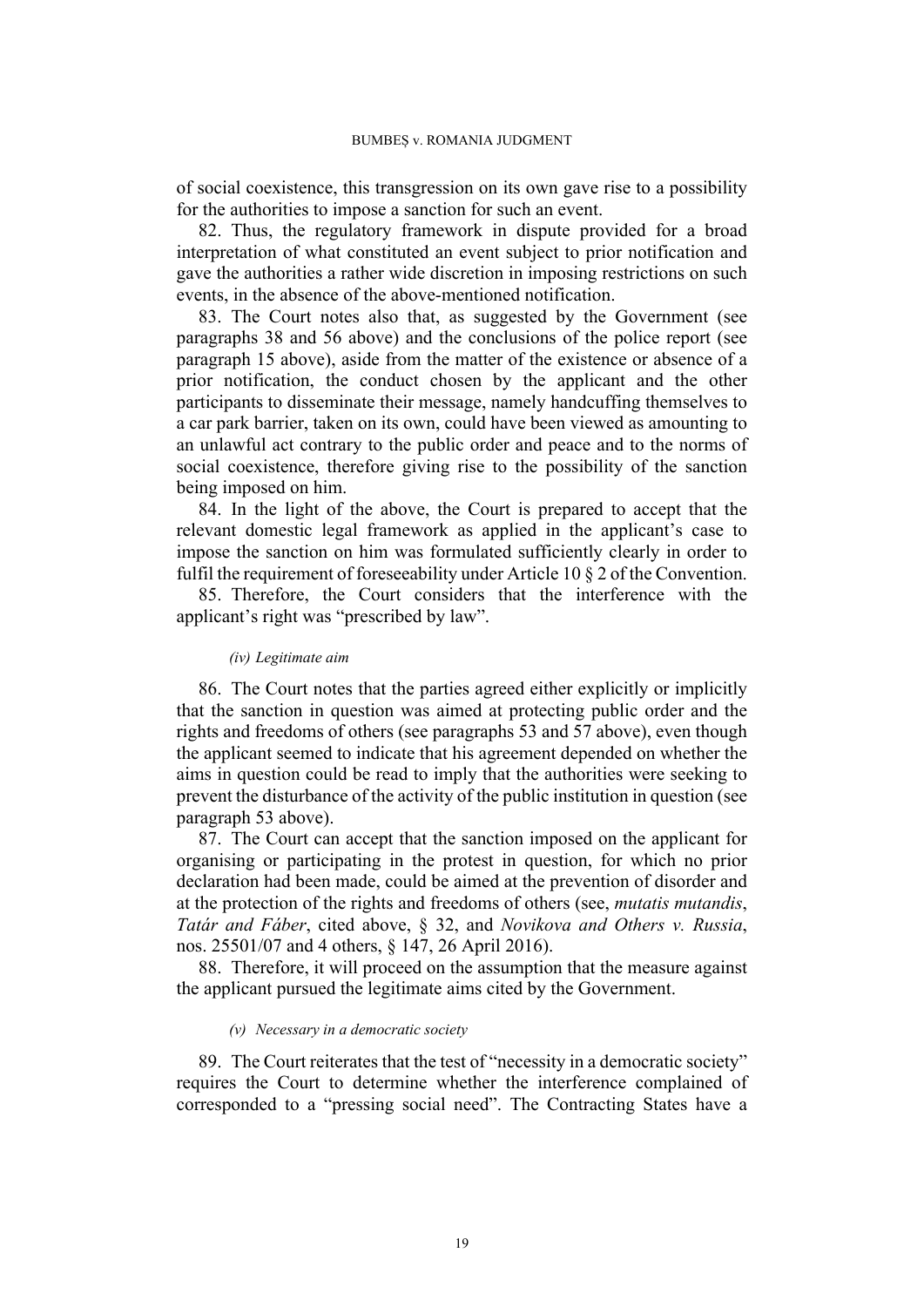certain margin of appreciation in assessing whether such a need exists, but it goes hand in hand with European supervision, embracing both the legislation and the decisions applying it, even those given by an independent court. The Court is therefore empowered to give the final ruling on whether a "restriction" is reconcilable with freedom of expression as protected by Article 10 (see, among other authorities, *Association Ekin v. France*, no. 39288/98, § 56, ECHR 2001-VIII, and *Perna v. Italy* [GC], no. 48898/99, § 39, ECHR 2003-V).

90. The Court's task in exercising its supervisory function is not to take the place of the competent domestic courts but rather to review under Article 10 the decisions they have taken pursuant to their margin of appreciation (see *Fressoz and Roire v. France* [GC], no. [29183/95](https://hudoc.echr.coe.int/eng#%7B%22appno%22:%5B%2229183/95%22%5D%7D), § 45, ECHR 1999-I). This does not mean that the supervision is limited to ascertaining whether the respondent State exercised its discretion reasonably, carefully or in good faith; the Court looks at the interference complained of in the light of the case as a whole, including the content of the statement held against the applicant and its context (see *News Verlags GmbH & CoKG v. Austria*, no. [31457/96,](https://hudoc.echr.coe.int/eng#%7B%22appno%22:%5B%2231457/96%22%5D%7D) § 52, ECHR 2000-I).

<span id="page-21-0"></span>91. In particular, the Court must determine whether the reasons adduced by the national authorities to justify the interference were "relevant and sufficient", and whether the measure taken was "proportionate to the legitimate aims pursued" (see *Chauvy and Others v. France*, no. [64915/01,](https://hudoc.echr.coe.int/eng#%7B%22appno%22:%5B%2264915/01%22%5D%7D) § 70, ECHR 2004-VI). In doing so, the Court has to satisfy itself that the national authorities, basing themselves on an acceptable assessment of the relevant facts, applied standards which were in conformity with the principles embodied in Article 10 (see *Zana v. Turkey*, 25 November 1997, § 51, Reports of Judgments and Decisions 1997-VII).

<span id="page-21-1"></span>92. In the applicant's case, the Court has established that he and the other participants in the event wished to draw the attention of their fellow citizens and public officials to their disapproval of the government's policies concerning the Roșia Montană mining project (see paragraphs [45](#page-12-1) and [69](#page-17-0)  above). This was a topic of public interest and contributed to the ongoing debate in society about the impact of this project and the exercise of governmental and political powers green-lighting it. The Court reiterates in this connection that there is little scope under Article 10 § 2 of the Convention for restrictions on political speech or debates on questions of public interest. It has been the Court's consistent approach to require very strong reasons for justifying restrictions on political debate, for broad restrictions imposed in individual cases would undoubtedly affect respect for the freedom of expression in general in the State concerned (see *Sürek v. Turkey (no. 1)* [GC], no. [26682/95,](https://hudoc.echr.coe.int/eng#%7B%22appno%22:%5B%2226682/95%22%5D%7D) § 61, ECHR 1999-IV, and *Feldek v. Slovakia*, no. [29032/95](https://hudoc.echr.coe.int/eng#%7B%22appno%22:%5B%2229032/95%22%5D%7D), § 83, ECHR 2001-VIII).

93. The Court notes in this regard that the protest action took place in a square freely open to the public (see paragraph [15](#page-4-1) above). The event was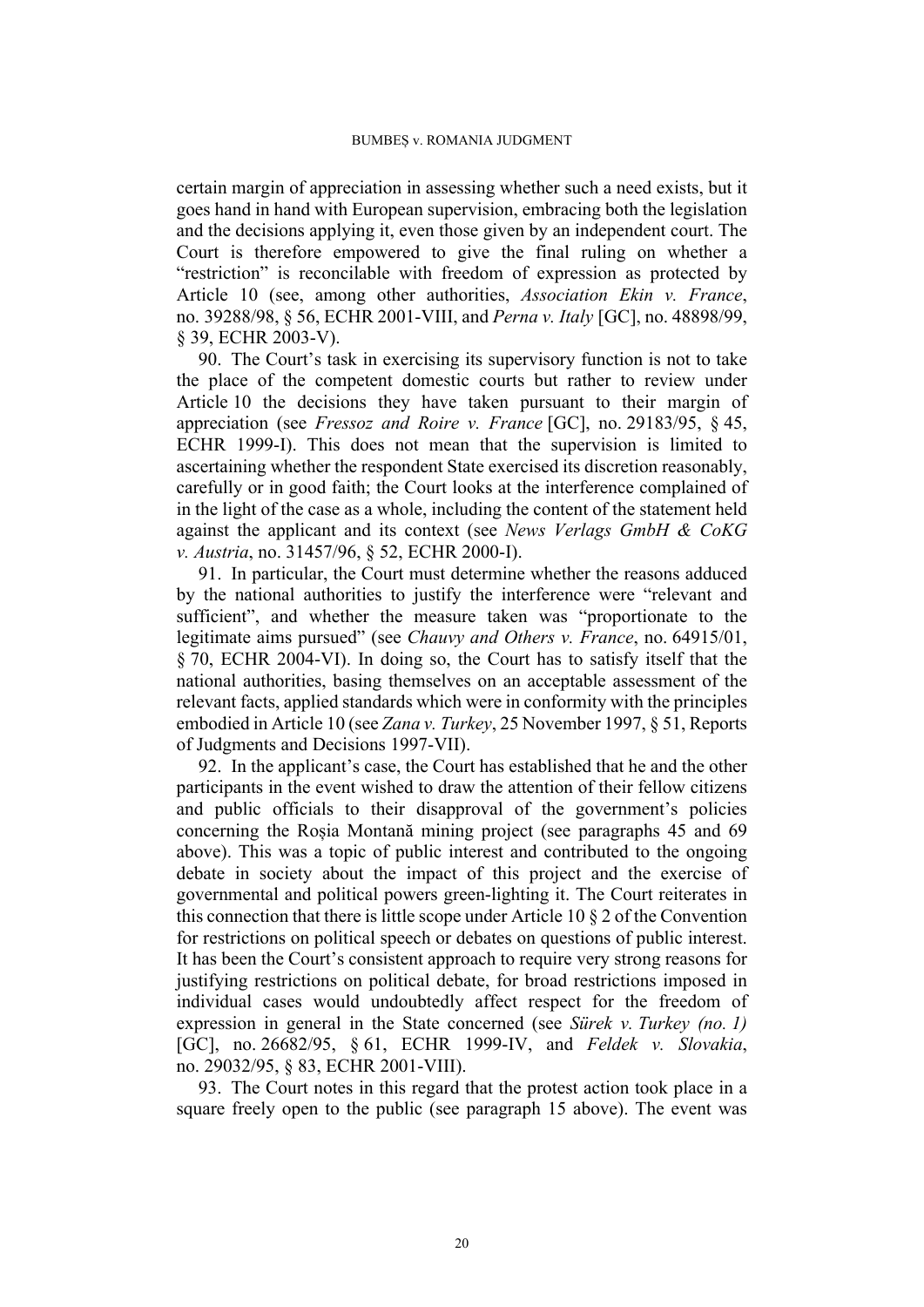terminated swiftly by the law-enforcement officials and the applicant and the other participants were taken to a police station and fined after having been given hardly any time to express their views (see paragraphs [9](#page-3-1)[-15](#page-4-1) and [44](#page-12-2)  above). The domestic courts seem to have dealt with the situation arising from the applicant's protest as a matter falling primarily within the ambit of the regulations concerning public events requiring prior notification and the exercise of one's right to freedom of peaceful assembly (see paragraphs [21](#page-6-2)[-24](#page-6-1) and [30](#page-8-0)[-32](#page-8-1) above). Therefore, the Court finds it particularly pertinent at this junction to refer to the principles that it has established in the context of Article 11 of the Convention.

<span id="page-22-0"></span>94. It reiterates that while rules governing public assemblies, such as the system of prior notification, may be essential for the smooth conduct of public demonstrations, in so far as they allow the authorities to minimise the disruption to traffic and take other safety measures, their enforcement cannot become an end in itself (see *Novikova and Others*, cited above, § 163, with further references). The Court reiterates its constant position that a situation of unlawfulness, such as one arising under Romanian law from the staging of a demonstration without prior notification, does not necessarily (that is, by itself) justify an interference with a person's right to freedom of assembly (see *Kudrevičius and Others*, cited above, § 150). In other words, the absence of prior notification and the ensuing "unlawfulness" of the event, which the authorities consider to be an assembly, do not give *carte blanche* to the authorities; the domestic authorities' reaction to a public event remains restricted by the proportionality and necessity requirements of Article 11 of the Convention (see *Primov and Others v. Russia*, no. 17391/06, § 119, 12 June 2014, and *Novikova and Others*, cited above, § 163).

<span id="page-22-1"></span>95. Where demonstrators do not engage in acts of violence it is important for the public authorities to show a degree of tolerance towards peaceful gatherings if the freedom of assembly guaranteed by Article 11 of the Convention is not to be deprived of all substance (see *Oya Ataman v. Turkey*, no. 74552/01, § 42, ECHR 2006-XIV). The appropriate "degree of tolerance" cannot be defined *in abstracto*: the Court must look at the particular circumstances of the case and particularly the extent of the "disruption of ordinary life" since it is understood that any large-scale gathering in a public place inevitably creates inconvenience for the population or some disruption to ordinary life (see *Primov and Others*, cited above, § 145, and *Novikova and Others*, cited above, § 165). The actual degree of such tolerance and its specific manifestations vary on account of the particular circumstances of each case, for instance where dispersal of the event is envisaged with recourse to physical force (see *Primov and Others*, cited above, §§ 156-63, and *Novikova and Others*, cited above, § 166) or where it concerns an event which was not notified in advance to the authorities but (i) was an urgent reaction to an ongoing political event (see *Bukta and Others*, cited above, §§ 36-38, and *Novikova and Others*, cited above, § 166) or (ii) was a purely obstructive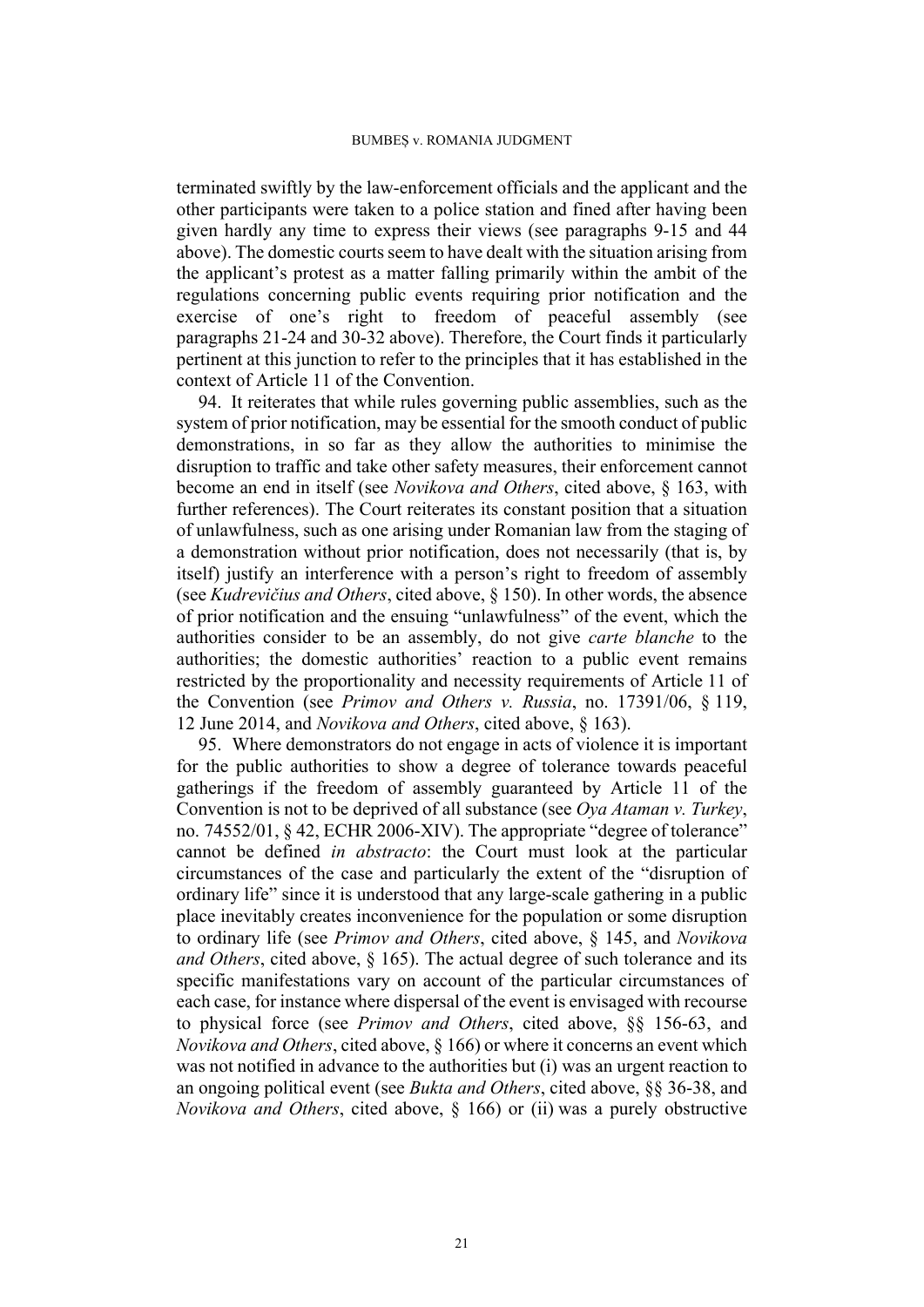protest action which because of its very nature it is doubtful, in principle and as a practical matter, that it could be subjected to prior-notification requirements (see *Chernega and Others v. Ukraine*, no. 74768/10, § 239, 18 June 2019).

96. The Court stresses that it remains in the first place within the purview of the national authorities' discretion, having direct contact with those involved, to determine how to react to a public event (see *Novikova and Others*, cited above, § 169). Nevertheless, given the relevance of the principles summarised above (see paragraphs [94-](#page-22-0)[95\)](#page-22-1) for the present case, the Court considers that its task when dealing with the applicant's complaint under Article 10 of the Convention as described in paragraph [91](#page-21-0) above is to assess whether the decisions taken by the authorities in relation to his protest duly considered the extent of the "disruption of ordinary life" caused by it (see, *mutatis mutandis*, *Novikova and Others*, cited above, § 168).

97. In this connection, the Court notes that when dismissing the applicant's challenge against the police report and the fine imposed on him, the national courts did not assess the level of disturbance his actions had caused, if any. They merely observed that the applicant had failed to comply with the prior-declaration requirement in respect of a situation that, in their view, had doubtless required one and that his having handcuffed himself to the barrier and the expression made could be considered to be acts that had breached the public peace and order and the norms of social coexistence (see paragraphs [21](#page-6-2)[-24](#page-6-1) and [30-](#page-8-0)[32](#page-8-1) above).

98. The Court reiterates that, as acknowledged also by the national courts, the proportionality principle demands that a balance be struck between the requirements of the purposes listed in Article 11 § 2 on the one hand, and those of the free expression of opinions by word, gesture or even silence by persons assembled on the streets or in other public places, on the other (see *Kudrevičius and Others*, cited above, § 144). Nevertheless, the Court notes that the national courts did not seek to strike this balance giving the preponderant weight to the formal unlawfulness of the event in question (see *Obote v. Russia*, no. 58954/09, § 43, 19 November 2019).

99. The Court notes that as far as the national courts' assertion of a prior notification of the event staged by the applicant being required is concerned, it was not accompanied by any apparent consideration of the fact whether, given the number of participants, such a notification would have served the purpose of enabling the authorities to take necessary measures such as those described in paragraph [94](#page-22-0) above in order to guarantee the smooth conduct of the event (see, *mutatis mutandis*, *Novikova and Others*, cited above, § 171). It further notes that the application of that rule to expressions (see paragraph [69](#page-17-0) above) – rather than only to assemblies – would create a prior restraint which is incompatible with the free communication of ideas and might undermine freedom of expression (see *Tatár and Fáber*, cited above, § 40).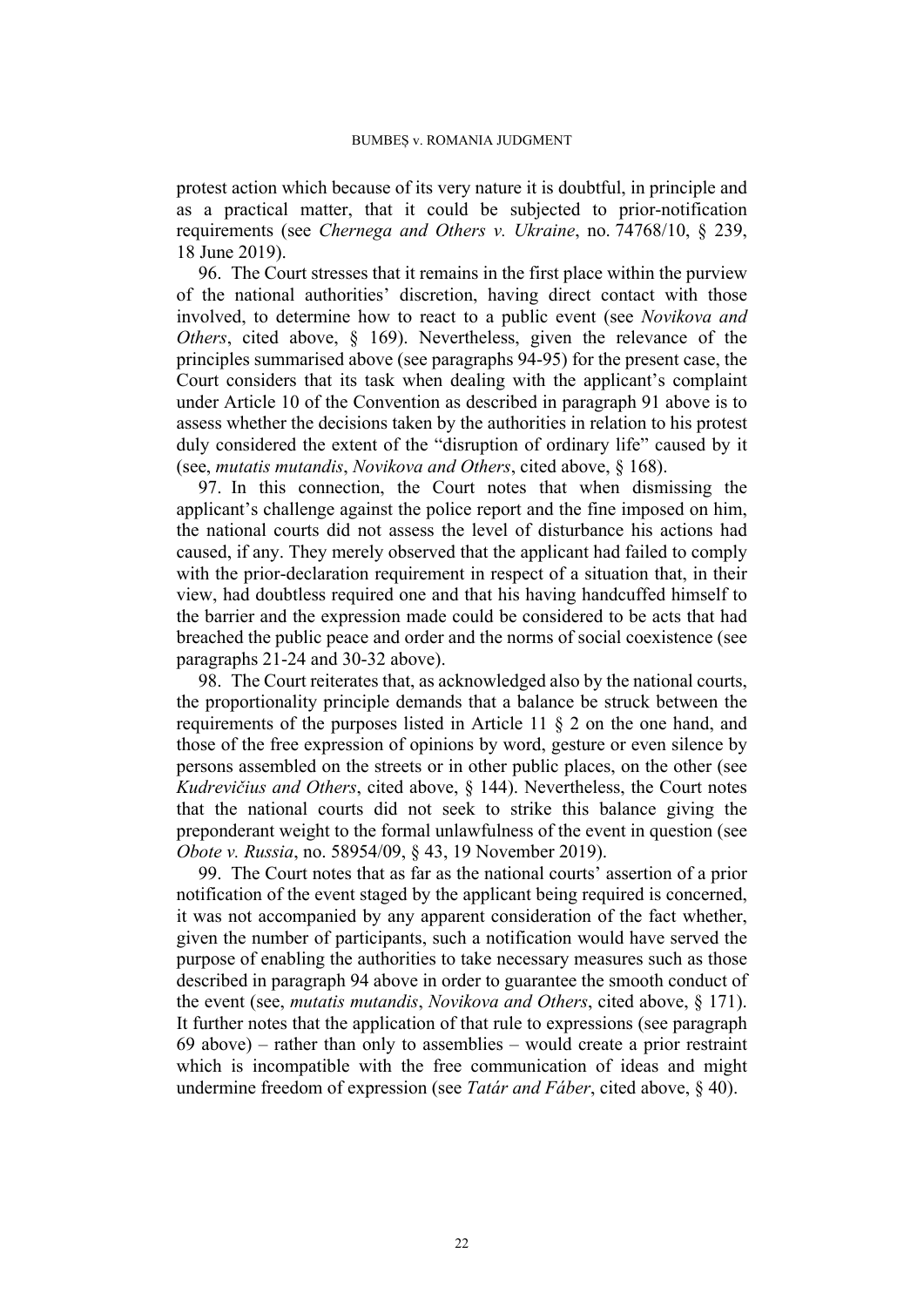100. The authorities' impugned actions disregarded the emphasis repeatedly placed by the Court on the fact that the enforcement of rules governing public assemblies should not become an end in itself (see the caselaw cited in paragraphs [94](#page-22-0) above; and also *Kudrevičius and Others*, cited above, § 155; and *Obote*, cited above, § 42).

101. The Court notes, finally, as pointed out also by the national courts, that the fine imposed on the applicant for taking part in the event in question was the minimum statutory amount envisaged for the impugned contravention and the applicant did not argue or submit evidence that paying the fine was beyond his financial means. Nevertheless, it reiterates that the imposition of a sanction, administrative or otherwise, however lenient, on the author of an expression which qualifies as political (see paragraph [92](#page-21-1) above) can have an undesirable chilling effect on public speech (see, *mutatis mutandis*, *Tatár and Fáber*, cited above, § 41).

102. In the light of the above, the Court considers that the decision to restrict the applicant's freedom of expression was not supported by reasons which were relevant and sufficient for the purposes of the test of "necessity" under Article 10 § 2 of the Convention. The interference was thus not necessary in a democratic society within the meaning of Article 10 of the Convention. There has accordingly been a violation of that Article interpreted in the light of Article 11.

# II. APPLICATION OF ARTICLE 41 OF THE CONVENTION

103. Article 41 of the Convention provides:

"If the Court finds that there has been a violation of the Convention or the Protocols thereto, and if the internal law of the High Contracting Party concerned allows only partial reparation to be made, the Court shall, if necessary, afford just satisfaction to the injured party."

## **A. Damage**

104. The applicant claimed 113 euros (EUR) in respect of pecuniary damage corresponding to the amount of the fine imposed on him by the authorities. He submitted copies of a receipt attesting to the payment of the amount claimed.

105. The applicant also claimed EUR 5,000 in respect of non-pecuniary damage for the violation of his rights by the national authorities.

106. The Government argued that the applicant was not entitled to an award in respect of pecuniary damage given the reasons provided by the national authorities for their actions.

107. As to the applicant's claim in respect of non-pecuniary damage, the Government argued that it was excessive and that the possible finding of a violation would constitute sufficient just satisfaction in his case.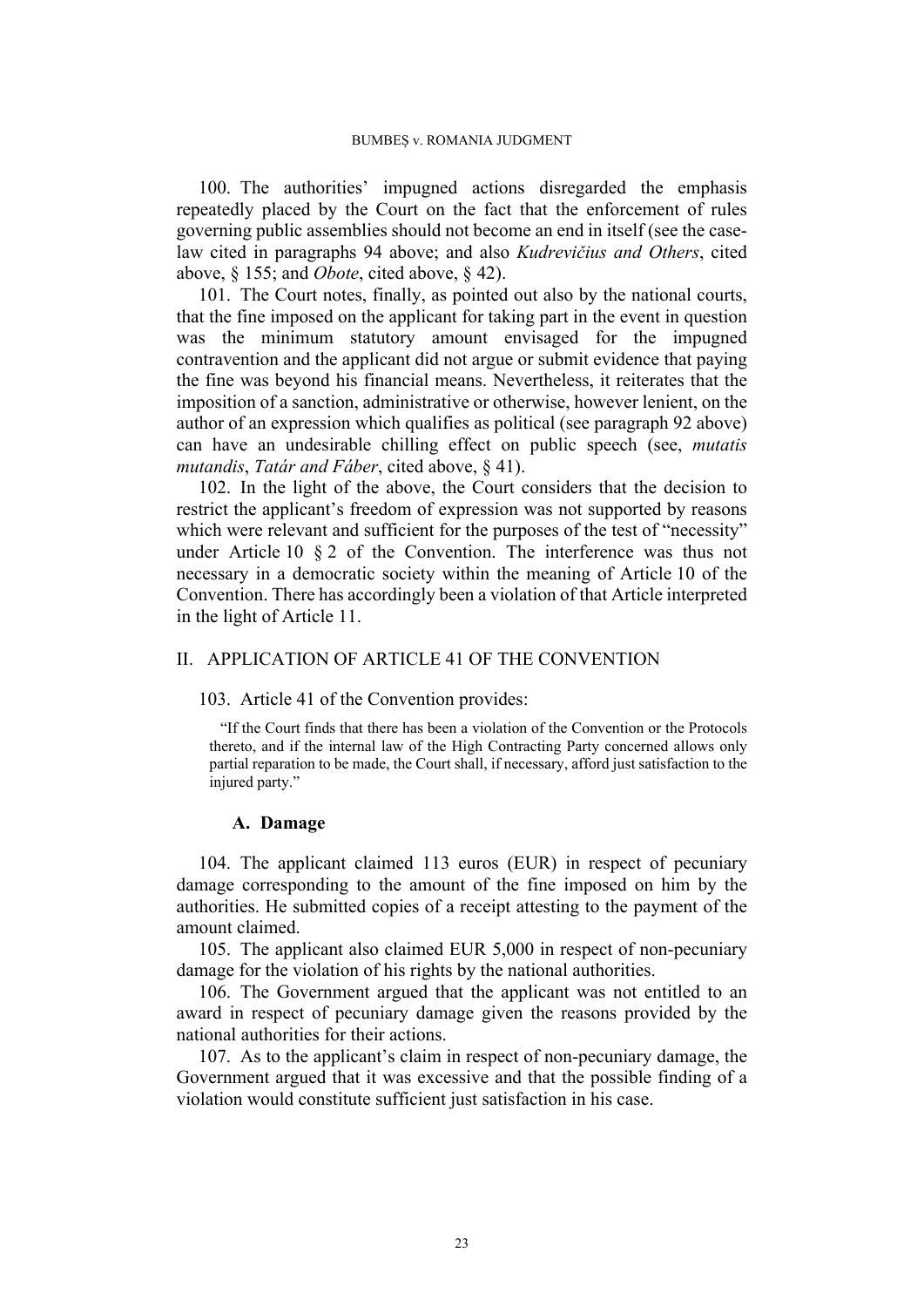108. The Court notes that there is a clear link between the fine imposed on him by the national authorities and the amount paid by him. The Court therefore grants the applicant EUR 113, plus any tax that may be chargeable, in respect of pecuniary damage.

109. As regards the applicant's claim in respect of non-pecuniary damage, the Court considers that a mere finding of a violation by the Court is insufficient to compensate the applicant for the sense of injustice and frustration which he must have felt on account of the sanction imposed on him. Making its assessment on an equitable basis, the Court therefore awards the applicant EUR 5,000, plus any tax that may be chargeable, in respect of non-pecuniary damage.

## **B. Costs and expenses**

110. The applicant also claimed EUR 1,872 in respect of the costs and expenses incurred for his legal representation before the Court, to be paid directly to his representative. He submitted an agreement signed by him with his lawyer as regards the hourly rate charged by the lawyer, and a breakdown of the number of hours worked by the lawyer on the case, totalling EUR 1,872.

111. The Government argued that the Court should grant the applicant only an amount which corresponded to his actual expenses which had been proven and necessarily incurred.

112. According to the Court's case-law, an applicant is entitled to the reimbursement of costs and expenses only in so far as it has been shown that these have been actually and necessarily incurred and are reasonable as to quantum. In the present case, regard being had to the amount claimed by the applicant for costs and expenses, the documents in its possession and the above criteria, the Court considers it reasonable to award the applicant the sum of EUR 1,872 in respect of his lawyer's fees, plus any tax that may be chargeable to the applicant. This sum is to be paid directly into the bank account of the applicant's representative (see, *mutatis mutandis*, *Khlaifia and Others v. Italy* [GC], no. 16483/12, § 288, 15 December 2016).

## **C. Default interest**

113. The Court considers it appropriate that the default interest rate should be based on the marginal lending rate of the European Central Bank, to which should be added three percentage points.

# FOR THESE REASONS, THE COURT, UNANIMOUSLY,

1. *Declares* the application admissible;